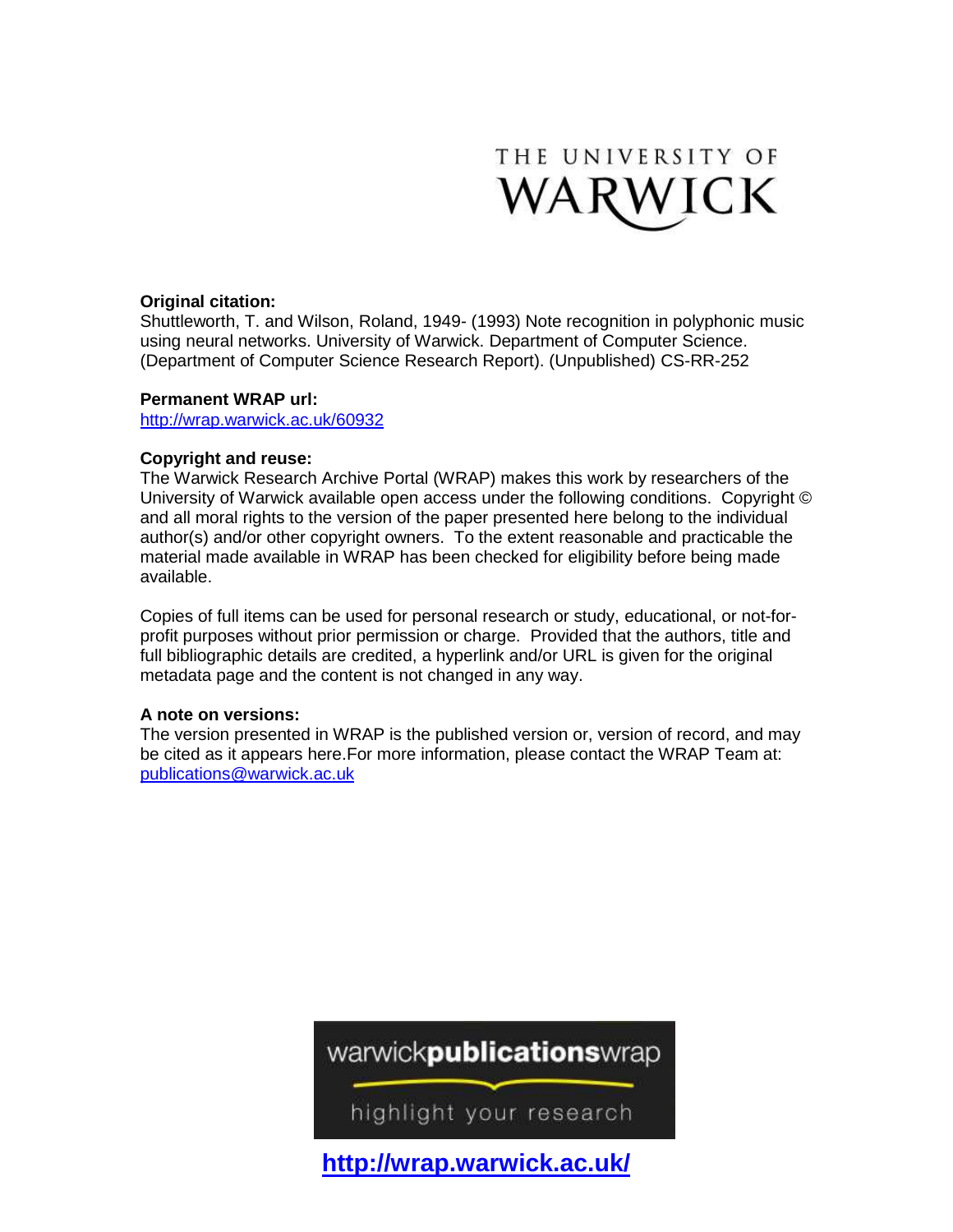### Acknowledgements

Funding for this work was provided by teh SERC and CRL Limited. I would like to acknowledge the helpful advice of my supervisor, Dr. Roland Wilson and Dr. Martin Todd at CRL.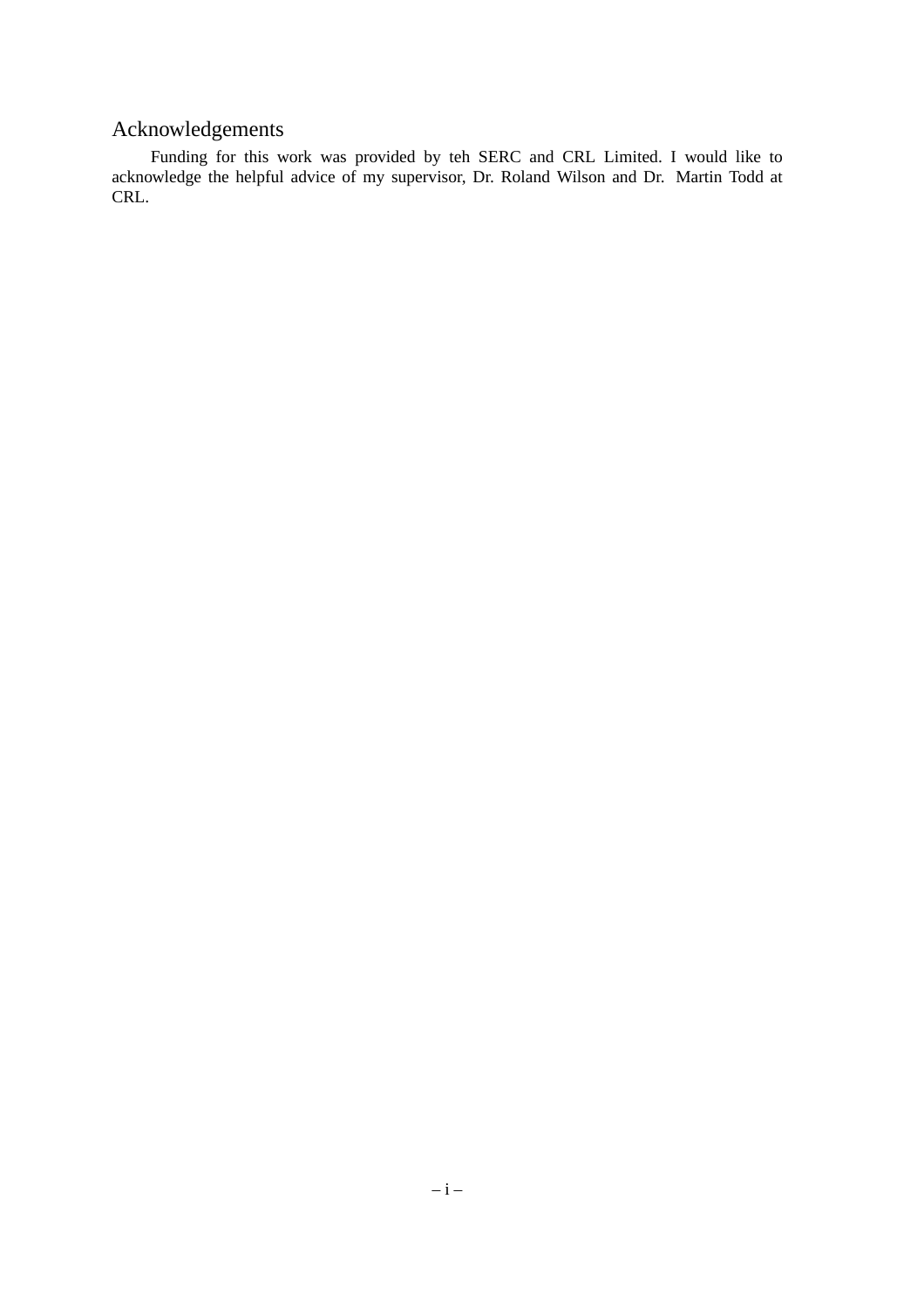## 1 Musical Signals and Music Transcription

Musical sounds may be produced in an infinite variety of ways, both by traditional instruments (violins and so forth) or more modern devices, such as synthesizers. As a result there is an infinite number of possible sounds which may be employed in a musical piece. However, for the purposes of this work it is assumed that all sounds employed in the sorts of music to be analysed may be adequately described by four physical parameters, which have corresponding psychological correlates [14].

- Repetition rate or fundamental frequency of the sound wave, correlating with pitch.
- Soundwave amplitude, correlating with loudness.
- Soundwave shape, correlating with timbre.
- Sound source location, with respect to the listener, correlating with the listener's perceived sound localisation.

Of these parameters, the latter will be ignored in this work as it is assumed that it should have no significant effect on the system's ability to transcribe a piece, and that the effect on the single-channel sound signal will be minimal. It may appear that the timbre of a sound is not important, since it is not explicitly represented in the Common Practice Notation into which we (ultimately) with to have the sound transcribed. However, in practice timbre (ill-defined as it is mathematically) is not orthogonal to pitch and loudness (for example, the timbral quality of *vibrato* is a variation in pitch). Furthermore the timbral characteristics of individual instruments may be of some use in segmenting the audio signal in a polyphonic context.

The audio signal that is the input to the system to be developed is a digitally sampled signal representing the analogue sound waveform, such as that encoded on a Compact Disc or Digital Audio Tape. It is assumed that the signal is the sum of the contributions from one or more instruments (i.e. the music may be polyphonic). Note that non-linear distortions and noise are assumed to be minimal (Figure 1).



The major source of difficultly in this work arises from the fact that the musical input signals are allowed to be polyphonic. Indeed, solutions to the problem for monophonic signals are currently in existence which may operate in real-time and with few restrictions on the type of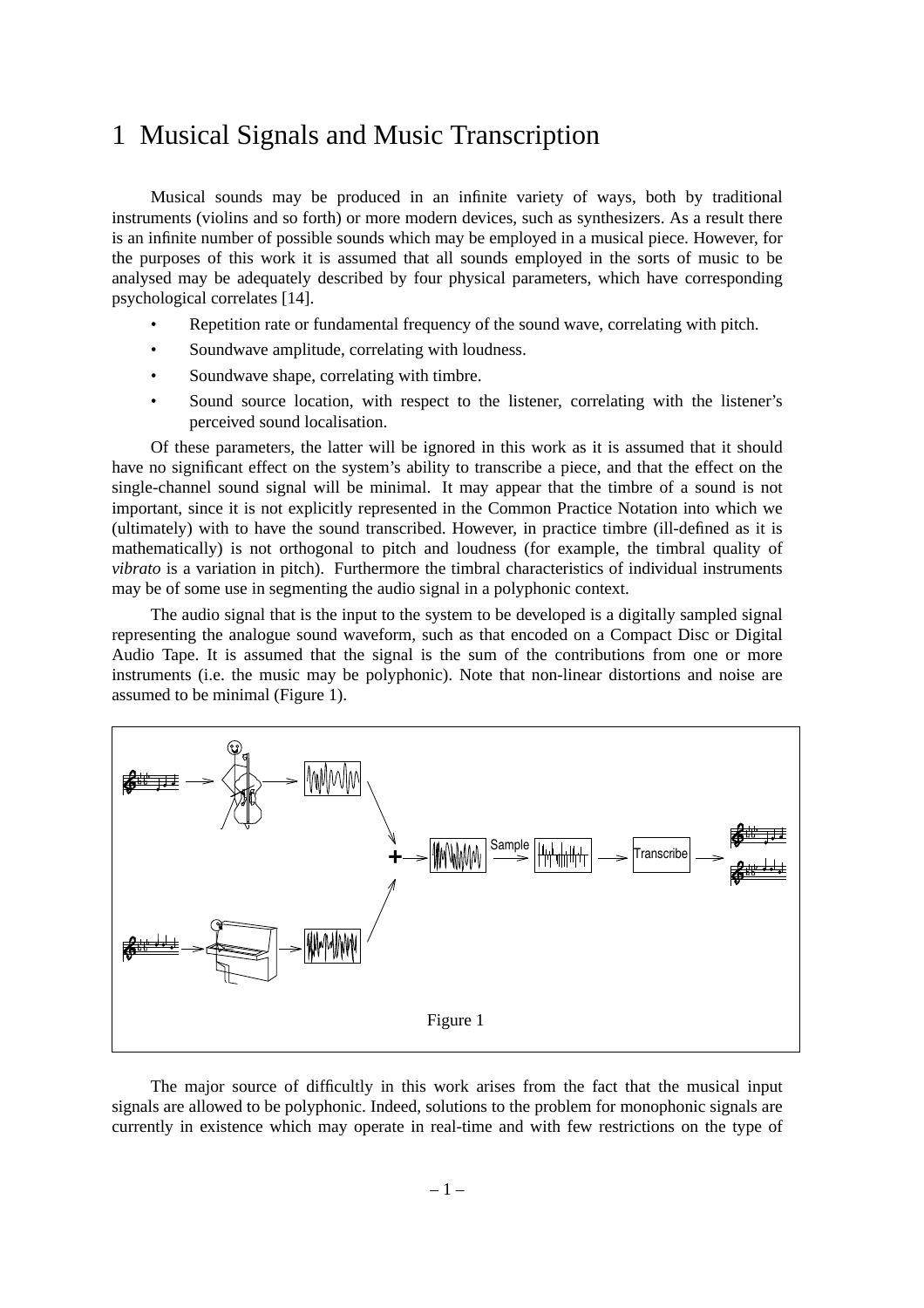instrument which may be transcribed (e.g. the human singing voice can be dealt with) [9]. However, to date as far as the author is aware, there are *no* systems in existence which offer such flexibility for polyphonic music, even in non-real-time form.

The reason, perhaps, that solutions for the problem for monophonic sounds seem so much easier (though they are not trivial) is that such solutions may rely on the fact that the input signal contains a single harmonic structure for that instrument, plus some (usually small) inharmonic components and an additional quantity of unwanted noise. Hence the signal may be approximately described by,

$$
x(t) = \sum k A_k(t) \sin(k\omega t + \phi_k) + e(t)
$$
\n(1.1)

where

 $x(t)$  is the sound signal in the time domain

 $\omega$  is the fundamental frequency of the current note

 $A_k(t)$  is the amplitude of the *k*th harmonic at time *t* 

 $\phi_k$  is the phase of the *k*<sup>th</sup> harmonic

 $e(t)$  is a residual term (inharmonic components and noise)

Furthermore the structure will change in more or less discrete steps as the instrument changes pitch from note to note. The problem the for a monophonic transcriber is to identify the fundamental frequency of the signal, find the corresponding pitch class and pitch height (allowing for the fact that the instrument may be somewhat de-tuned), and measure the duration of the note (which should be approximately some simple rational multiple of a unit of beat) to find the note type (crotchet, quaver etc.)

The same problems are present in the polyphonic case. But now the harmonic structure is the sum of the structures of the individual sound sources. The notes of the instruments are not likely to all start and end together in general, and thus the harmonic structure, while perhaps varying discretely for individual instruments, in general may contain overlapping sets of harmonics from discrete time periods (Figure 2).



A more insidious problem, which in general does not apply at all to the monophonic case, is that harmonics which are close together in frequency interfere to create a beating effect which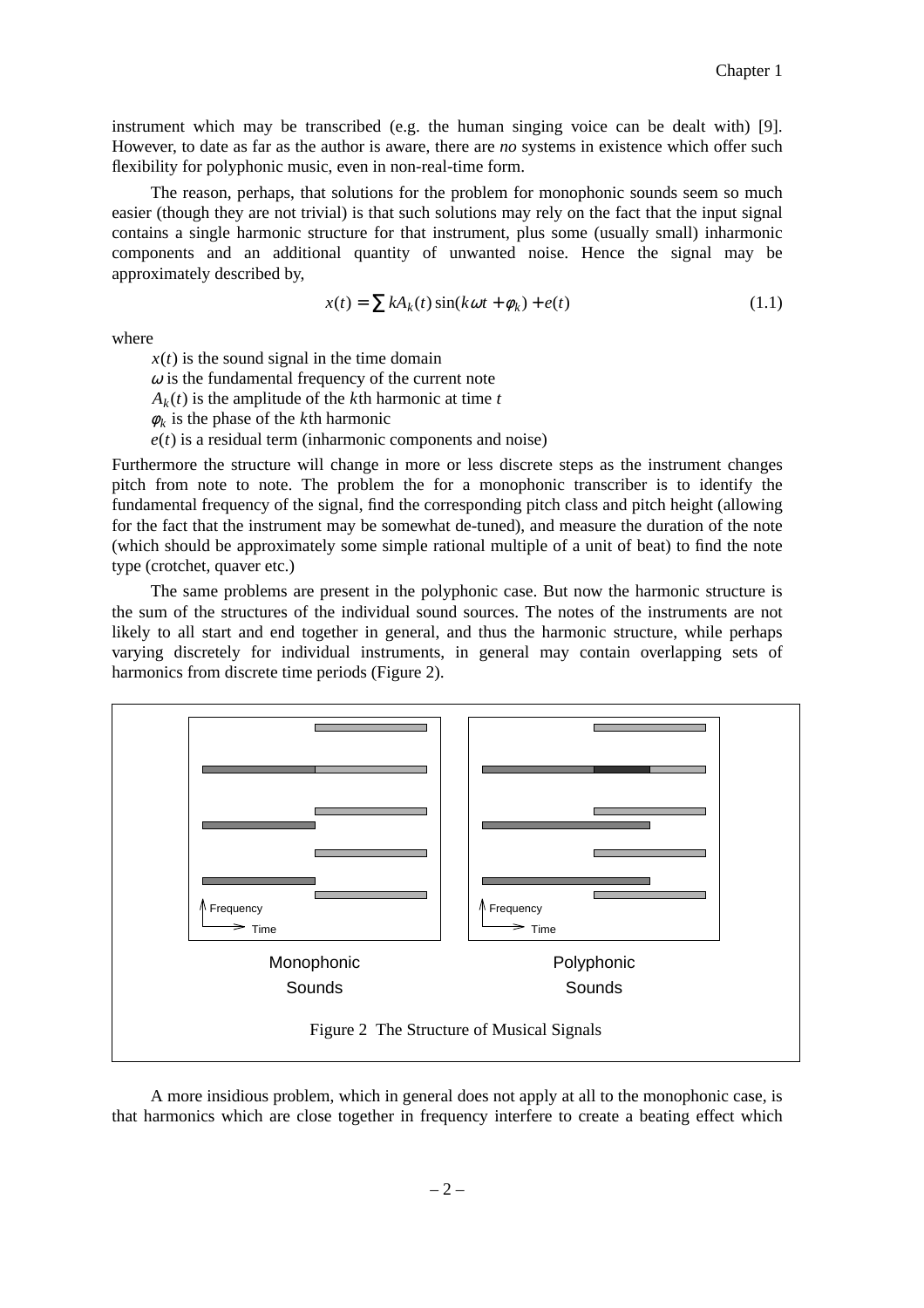approximates an amplitude modulated sinusoid. In this case two harmonic elements merge into one, which has characteristics (the amplitude modulation) of neither individually. Unfortunately, such cases are all too common in traditional music. For example, two tones a fifth apart at 200Hz and 300Hz would both have harmonics at 600Hz. In the worst case, two instruments playing a note an octave apart would have *all* the harmonics of the lower note very close (theoretically identical to) those of the higher note. (The chances of the harmonics exactly canceling is negligible, however, since the two sets of harmonics are not likely to be exactly in phase, nor at exactly the same relative strengths.)

Clearly, therefore, there is a need for some analytical tool which can separate the features of each instrument, both in frequency and time. For this work that tool is the Multiresolution Fourier Transform.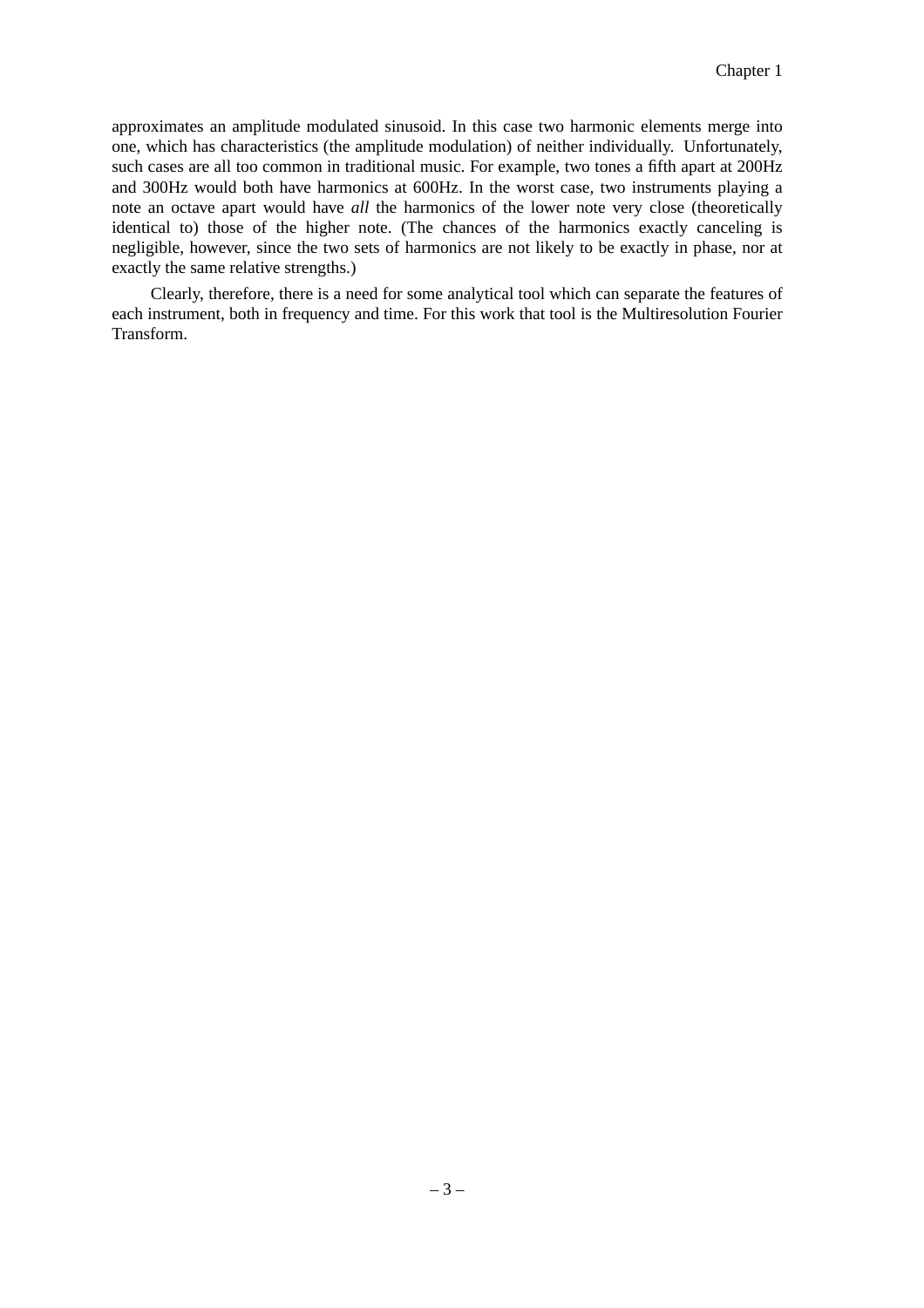### 2 The Multiresolution Fourier Transform (MFT)

The Multiresolution Fourier Transform (hereafter abbreviated to MFT) has been described in some detail in other works [16,21,25]. However, a brief description will be given here for the benefit of those readers unfamiliar with those references.

#### 2.1 The Continous MFT

The continuous MFT is a complex-valued function of three continuous parameters: time, *t*, frequency,  $\omega$ , and scale,  $\sigma$ . The MFT  $\hat{x}(t, \omega, \sigma)$ , of a given 1-D input signal  $x(t)$  is given by [25],

$$
\hat{x}(t,\omega,\sigma) = \sigma^{\frac{1}{2}} \int_{-\infty}^{\infty} x(\chi) w(\sigma(\chi-t)) e^{-j\omega \chi} d\chi
$$
\n(2.1)

There are a number of ways one may view the effect of the MFT. One of the more more intuitive is to consider that the complex exponential term  $e^{-j\omega x}$  acts as a modulator on the input signal  $x(\chi)$  [14]. If the input contains a sinusoidal component of angular frequency  $\omega_i$  then the modulated signal  $x(\chi)e^{-j\omega\chi}$  will contain components at frequencies  $\omega_i + \omega$  and  $\omega_i - \omega$ .<sup>†</sup> From (2.1) it can be seen that this modulated signal is then convolved in the time domain (equivalent to multiplication in the frequency domain) with the function  $w(t)$ . If  $w(t)$  acts as a low-pass filter then the  $\omega_i + \omega$  components will be attenuated and only those components in the region of  $\omega$ (such that  $\omega_i - \omega \approx 0$ ) will be retained. Furthermore, if  $w(t)$  is also band-limited in time the MFT at time *t* and frequency  $\omega$  will give an estimate of the spectrum of the signal around *t* and  $\omega$ . The scale parameter  $\sigma$  has the effect of shortening or lengthening the time response of the window function (consequently lengthening and shortening it in the frequency domain). Hence, doubling  $\sigma$  will cause the time domain response to be twice as long, and the frequency domain bandwidth half as wide. These considerations lead to a number of constraints on the choice of window function  $w(t)$  [21,25]. Firstly, it must have finite energy,

$$
\int_{-\infty}^{\infty} w^2(\eta) d\eta < \infty
$$
\n(2.2)

Secondly, the window and its Fourier Transform, *W* must be smooth,

$$
\frac{\partial^2}{\partial \eta^2} (w(\eta)) \quad \text{and} \quad \frac{\partial^2}{\partial \eta^2} (W(\eta)) \quad \text{are continuous}
$$
 (2.3)

Thirdly, it must be even,

$$
w(t) = w(-t) \tag{2.4}
$$

Apart from these constraints the window may be freely chosen for a particular application. For the purposes of this work functions from the class of Finite Prolate Spheroidal Sequences are used [26].

Due to the trigonometrical identity.

 $\cos A \cos B = \frac{1}{2} [\cos(A+B) + \cos(A-B)]$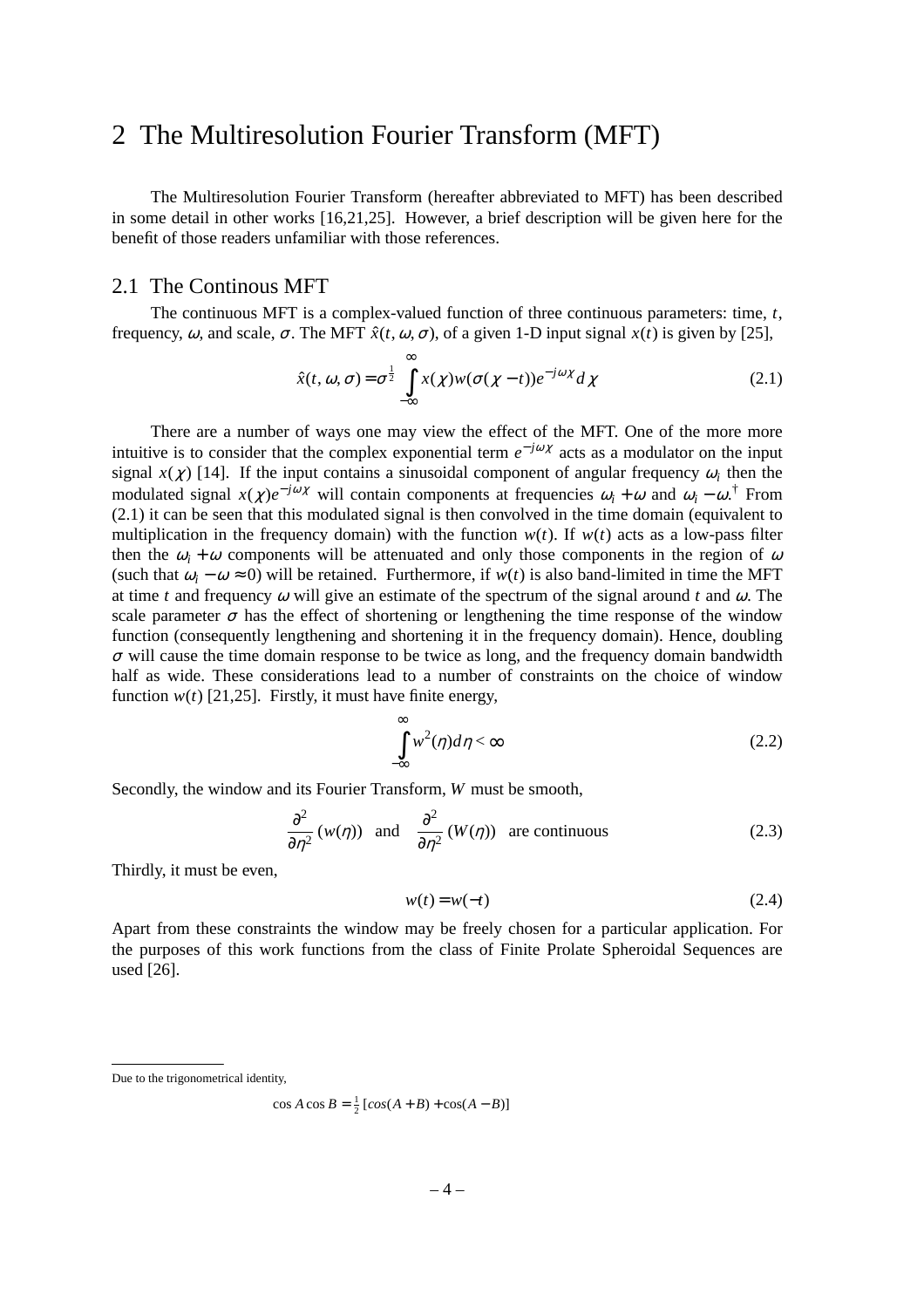#### 2.2 The Discrete MFT

In order to be implementable on a modern digital computer a discrete form of the MFT must be used. In this case the MFT becomes a complex-valued discrete function of the discrete parameters time *t*, frequency  $\omega$  and scale  $\sigma$ . The definition of this is,

$$
\hat{x}(i, j, n) = \sum_{k=0}^{N-1} w_n(t_k - t_i(n))x(t_k)e^{-jt_k\omega_j(n)}
$$
\n(2.5)

where

*N* is the total number of sample points of the original signal  $x(t)$ 

*i* is the time index

*j* is the frequency index

*n* is the scale index (or level)

*tk* is the *k*th sample of the original signal

 $t_k(n)$  is the *k*<sup>th</sup> time sample of scale *n* 

 $\omega_j(n)$  is the *j*th frequency sample at scale *n* 

The value *N* is subject to the condition  $N_{\omega}N_t \geq N$  where  $N_{\omega}$  is the frequency sampling resolution and  $N_t$  is the time sampling resolution of the MFT. In other words, the number of coefficients in a given MFT level must be greater than or equal to the number of sample points in the original signal. If  $N = 2^M$  samples then suitable values for the frequency and time sampling intervals for level *n* may be given by [25],

$$
\Xi(n) = 2^{M-k-n}
$$
, for the temporal sampling interval (2.6)

$$
\Omega(n) = 2^{n+1-M} \pi
$$
, for the frequency sampling interval (2.7)

For some value *k* which denotes the amount of temporal oversampling. For the purposes of this work a value of  $k = 1$  is used as this improves numerical stability in the computation of the inverse transform and allows as relaxed form of the FPSS window function to be used which has reduced magnitude temporal sidelobes [25]. These values of the sampling intervals give rise to the following values for the number of temporal and frequency samples,

$$
N_t = 2^{n+k} \tag{2.8}
$$

$$
N_{\omega} = 2^k N \tag{2.9}
$$

The ratio of scales between levels is fixed for this work at 2 (meaning that level  $n + 1$  has twice the frequency resolution of level  $n$ , but half the temporal resolution) (Figure (3)). This has been found to maximise the consistency between levels and has the added benefit of allowing the MFT to be implemented in terms of the FFT [25].

#### 2.3 MFT Summary

The MFT thus provides us with an analysis tool which overcomes many of the disadvantages of other popular signal representations for polyphonic audio analysis, such as the Short-Time Fourier Transform (STFT) which corresponds to a single level of the MFT (where the scale must be chosen *a priori*—problematic since the optimum scale is signal dependent) or the Wa velet Transform where scale is related to analysis frequency, and the ability to resolve two partials relies upon them being further apart at higher frequencies (which is not the case for polyphonic music).

Perhaps the biggest disadvantage of the discrete MFT is its size. For example, with an oversample in time of 2 and in input signal of length  $2^M$  each MFT level requires  $2^{M+1}$  complex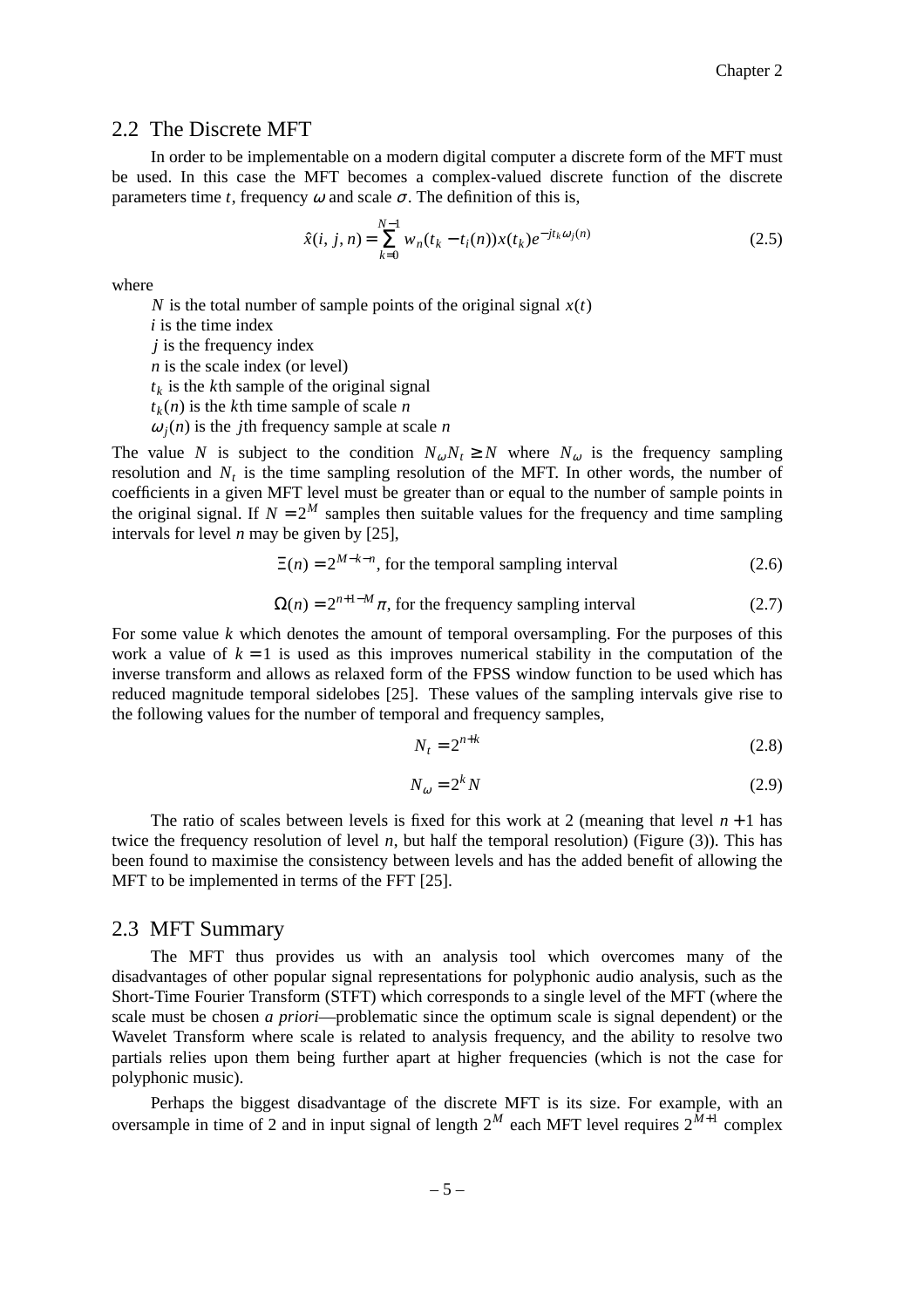

coefficients, and since there are *M* levels  $M2^{M+1}$  complex coefficients are required for the whole MFT. Even taking into account the fact that, since the input is real, the MFT is symetrical about 0Hz the MFT of 10 seconds of DAT quality sound (48kHz sample rate) with complex values represented as a pair of 32-bit floating point numbers would require 38Mb of storage. Fortunately most of the very lowest and highest levels suffer from considerable amounts of temporal and frequency domain interference between signal features and hence only perhaps three or four central levels would actually contribute anything significant to processing. Even so this means that megabytes of data must be processed, even for musically short periods, and with current computers the kinds of processing that might be involved in later stages would not be practically feasible. Therefore some form of pre-processing of the raw MFT data is required to reduce the data throughput demands on later stages.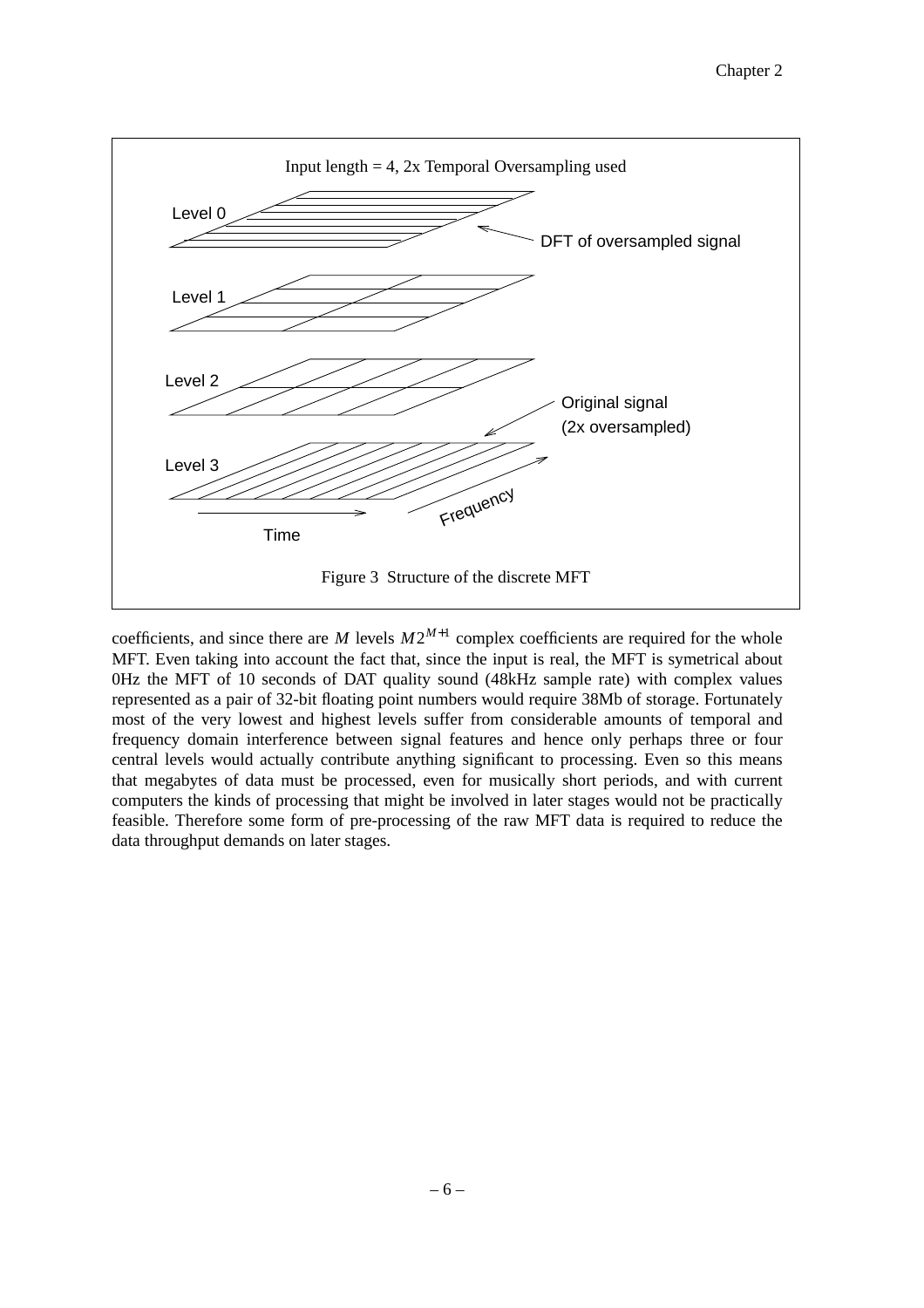## 3 Beat Detection

Although the musical signal as a sound wave is continuous, at the level of the score the start of each note is quantised into a discrete time interval and the length of each note is quantised to the nearest simple rational multiple (e.g.  $\frac{1}{4}$ ,  $\frac{1}{2}$ ,  $\frac{3}{4}$ ) of some fixed note length. The fundamental unit of time in a piece is known as the *beat* [6]. By assuming that significant musical events (the onsets of notes) will only occur at these simple sub-divisions of the beat one may reduce the amount of data the system is required to handle (by only dealing with data from periods around the beat sub-divisions) and also decrease the susceptibilty of the system to making false inferences concerning events which occur between beats (i.e. hypothesising the presence of notes at inappropriate places in time). In order to achieve this, some estimate of the beat must first be computed.

#### 3.1 Onset Detection

It is assumed that the beat is primarily defined by the onset times of the notes, although this can give false estimates if the first few notes of the piece are not representative of the piece as a whole. However, by computing the beat over a period of time it is assumed that a good average will be arrived at. The onsets of the notes are estimated by filtering each frequency bin of each level of the MFT through time with a high-pass filter. In previous work [16,21] the complex MFT coefficients were filtered, and use was made of the fact that, because of the 100% oversampling used, if a partial with frequency  $\omega_i$  lies within frequency bin *j* the frequency bins  $j \pm 1$  will have components of  $\omega_i$  which differ in phase by  $\pi$ . Further, the difference in phase between adjacent time bins is a constant. However, for this work the magnitudes of the coefficients were filtered (thus losing the phase information), as suggested in [16]. This is because, in cases where there are two coincidental partials in one bin, or an excess of noise, the phase-coherence on which the algorithms rely is destroyed. That is, the adjacent bins will not in fact related in the above manner.

Using the results from [21] the data is first smoothed using a filter with impulse response (Figure 4,),

$$
f(t) = e^{\frac{-|t|}{\alpha}} \tag{3.1}
$$

and frequency response,

$$
f(\omega) = \frac{1}{\alpha \pi} \frac{1}{\frac{1}{\alpha^2} + \omega^2}
$$
, where  $\omega$  is angular frequency (3.2)

This filter has the advantage that it can be split into causal and anti-causal components,

$$
f_c(t) = e^{\frac{t}{\alpha}}, \quad t < 0 \tag{3.3}
$$

$$
f_a(t) = e^{\frac{-t}{\alpha}}, \quad t \ge 0 \tag{3.4}
$$

which may be implemented as first-order recursive filters, and hence programmed efficiently. In [21] it was found that the most appropriate value of  $\alpha$  was 2, and so it was used for this work.

The output of the smoothing filter is then used to form a first-order approximation to the gradient of the signal at time *i*, using the approximation,

$$
\frac{\partial^+\hat{x}(i,j,n)}{\partial t} \approx \begin{cases} \frac{|\hat{x}(i,j,n)| - |\hat{x}(i-1,j,n)|}{\Xi(n)} & , \text{for } |\hat{x}(i,j,n)| - |\hat{x}(i-1,j,n)| \ge 0\\ 0 & \text{else} \end{cases} \tag{3.5}
$$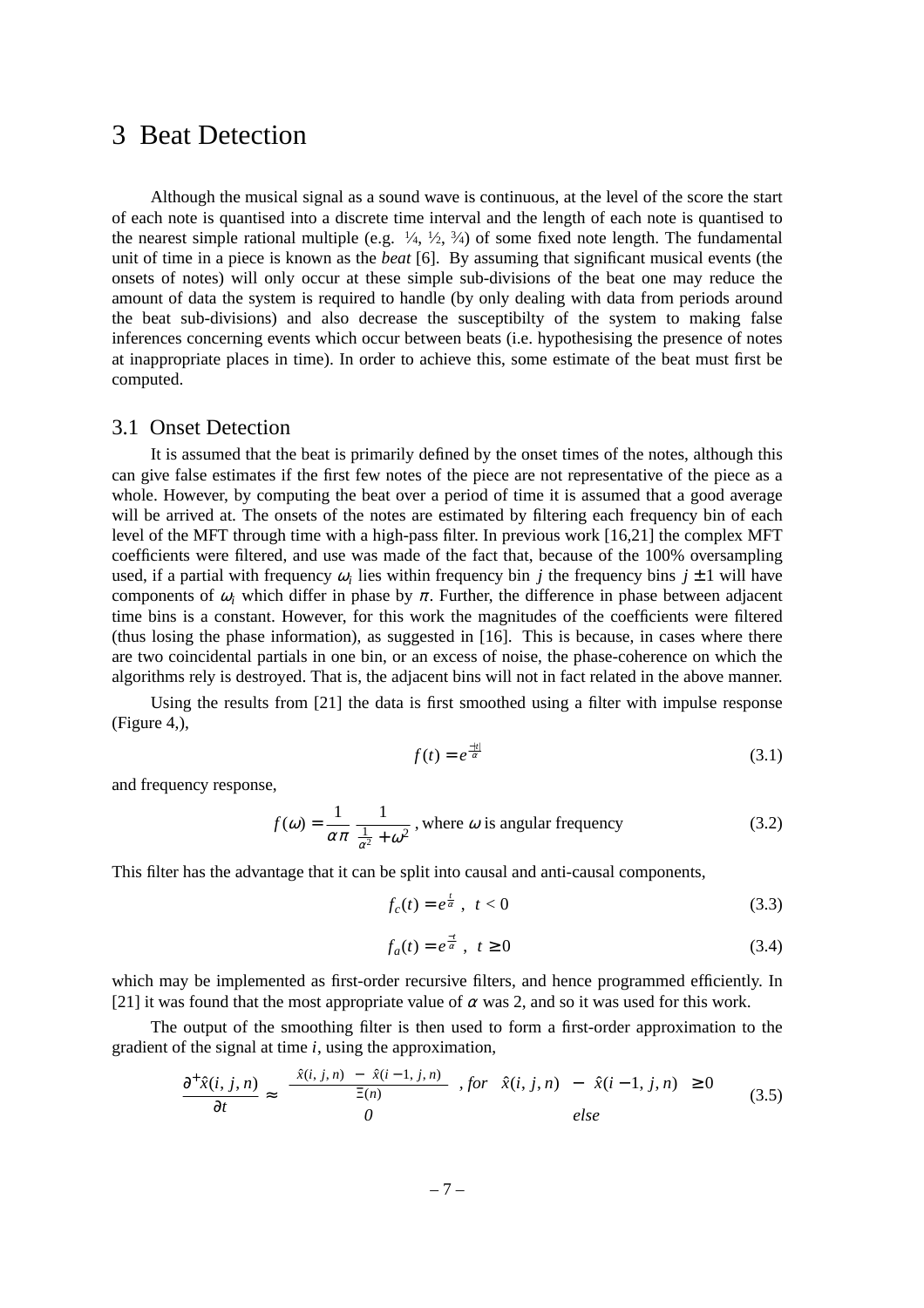

Since only onsets are of interest (positive gradients), the filter returns 0 for negative gradients.

The results of the above filtering is then summed across all frequency bins, to give a measure of the total onset energy at time *t*. The final stage of onset detection is to threshold this data so that peaks may be extracted (corresponding to the onsets of notes). It was found that in certain pieces the dynamic range of the music was such that the amplitude of the louder notes could create peaks of a magnitude much greater than those of the quieter notes. Therefore the sum was subjected to a form of dynamic range compression such that, for the *t* th value of the sum,

$$
s(t) = \begin{cases} s_{\max} 10^{\gamma \log_{10} \left( \frac{s(t)}{s_{\max}} \right)} - s_{\min} & \text{if } s(t) > s_{\min} \\ 0 & \text{otherwise} \end{cases} \tag{3.6}
$$

where

*s*(*t*) is the *t*th sum value  $s_{\text{max}}$  is the maximum sum value  $s_{\min}$  is  $s_{\max} 10^{\frac{-f_{dB}}{20}}$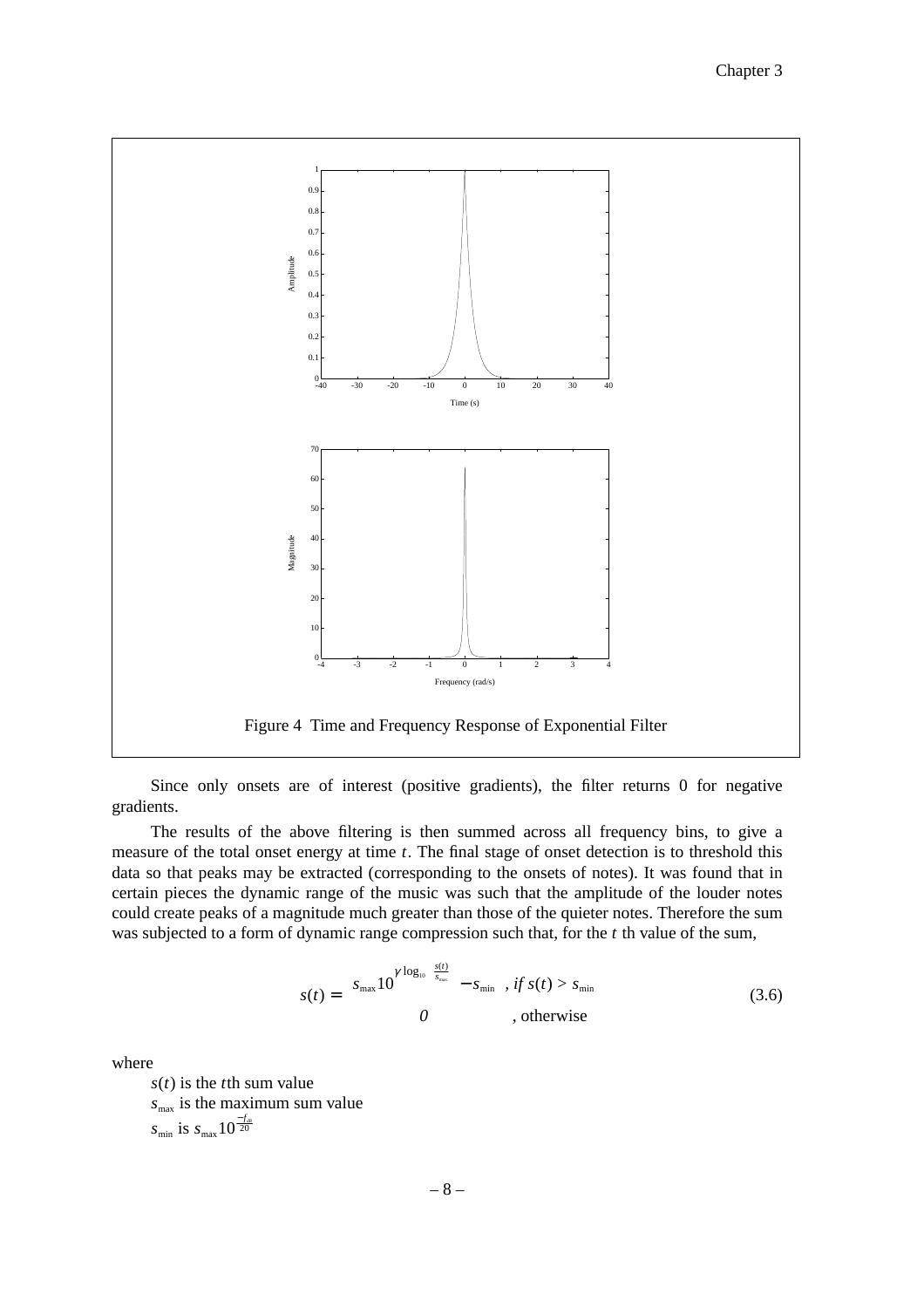$\gamma$  is the compression factor (< 1.0)

 $f_{dB}$  is the estimated noise floor in dBs.

Once this is done, a running average is computed both forwards and backwards in time, and the average of the forward and backward averages taken,

*t*

$$
s_{avg_f}(t) = \frac{\sum_{i=0}^{t} s(i)}{t+1}
$$
 (3.7)

$$
s_{avg_b}(t) = \frac{\sum_{i=t}^{T} s(i)}{T - t + 1}
$$
 (3.8)

$$
s_{avg}(t) = \frac{1}{2} \left( \frac{(T-t)}{T} s_{avg_f}(t) + \frac{t}{T} s_{avg_b}(t) \right)
$$
(3.9)

where  $T + 1$  is the number of time bins.

This is done in an attempt to take account of the fact that the average signal amplitude will vary over time (for example, increasing during a *crescendo*), and hence a simple threshold based purely on the signal peak value will miss all notes in the quieter periods of the piece. Note that the point  $\frac{1}{2}T$  is the mean of *s*(⋅).

Finally, the onsets may be computed, using  $s_{avg}(t)$  as a threshold for  $s(t)$ . That is, an onset is detected if,

$$
s(t-1) < s_{avg}(t) \land s(t) \ge s_{avg}(t) \tag{3.10}
$$

#### 3.2 Finding the Beat

Once the times of the onsets have been computed the beat may be estimated. Unfortunately, the time difference between successive estimates of the onsets suffers from too much variation to be used directly. It is assumed, though, that the beat is not likely to change very rapidly over a short period of time. Hence a phase-locked loop may be used to track the beat over a period of time, immune to small random variations in the timing of individual onsets, but sensitive to its longer-term trend. Figure 5 shows the phase-lockedloop used for this work. The input signal,  $v(i)$  is passed through a thresholding function sgn( $\cdot$ ), where,

$$
sgn(x) = \begin{cases} 1 & x > 0 \\ 0 & x = 0 \\ -1 & x < 0 \end{cases}
$$
 (3.11)

This is then multiplied with the value  $sgn[sin((2\pi\omega_0 + Gv_2(i-1))i)]$ , (yielding a value of 1, 0 or −1) and passed through a low-pass filter such that,

$$
v_3(t) = \alpha v_2(t) + (1.0 - \alpha)v_3(t - 1)
$$
\n(3.12)

A delayed version of this output is fed back into the  $sgn[sin(\dots)]$  function for combination with the next input value.

Since the circuit contains non-linear sgn functions, it is hard to study analytically. However, it may be intuitively explained thus: Suppose  $v^{\pm}(i)$  and  $v^{\pm}_{i}(i)$  are in-phase (that is, both negative or both positive), and *v*(*i*) is a steady signal of a given frequency. Then the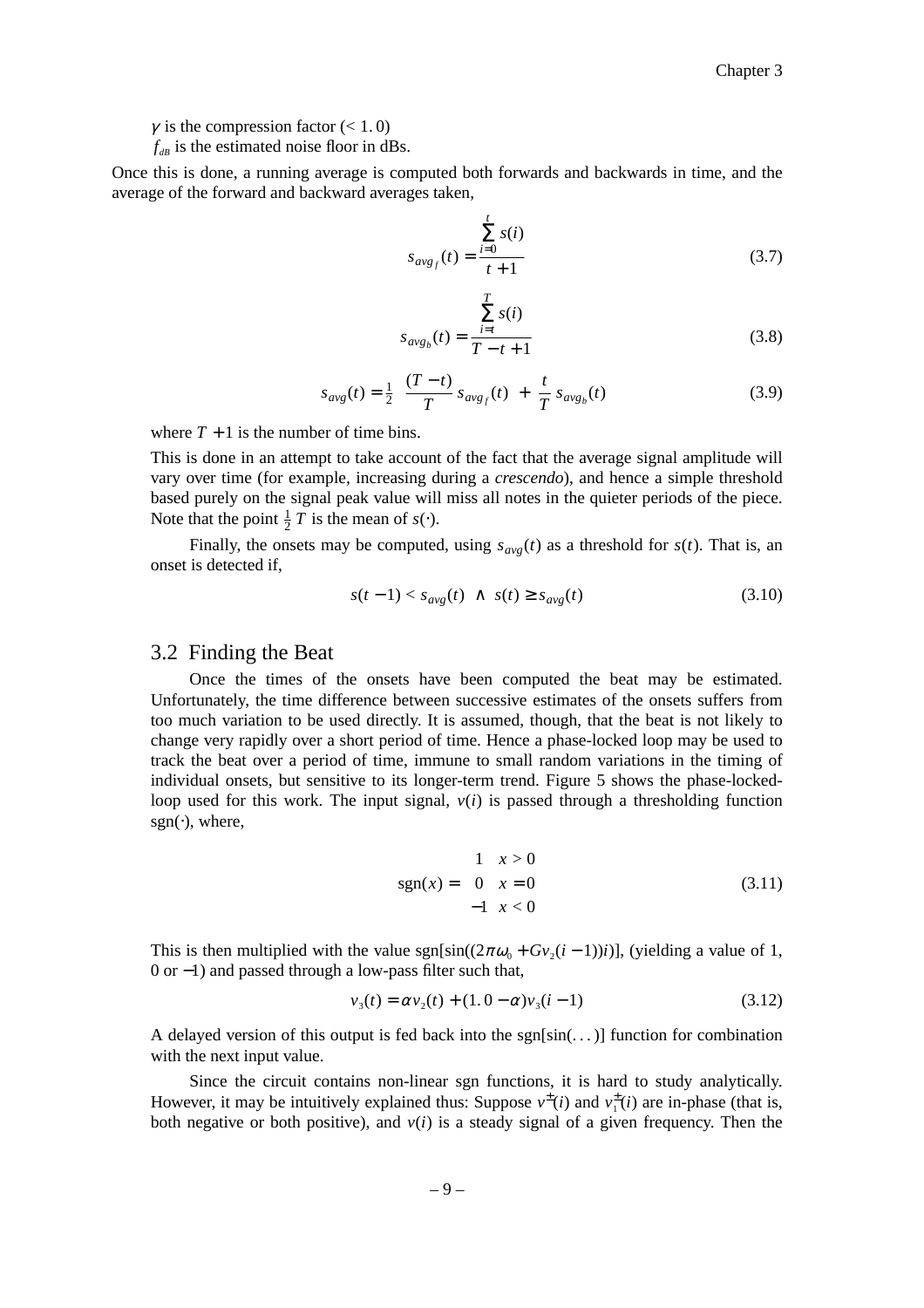

input to the low-pass filter would be a steady sequence  $\{1, 1, 1, 1, \ldots\}$ . Over time the output of the filter would rise towards a value of 1, and the value  $2\pi\omega_0 + Gv_3(i-1)$  would rise, increasing the frequency of  $v_1^{\pm}(i)$ . This would cause  $v^{\pm}(i)$  and  $v_1^{\pm}(i)$  to become out of phase. Consequently a value of -1 would be input to the low-pass filter, which would cause  $v_3(i)$  to fall slightly, decreasing the frequency of  $v_1^{\pm}(i)$ . In a steady state the value  $2\pi\omega_0 + Gv_3(i-1)$ will oscillate around the frequency of the input  $v(i)$ 

The circuit has two parameters, *G* and  $\alpha$ . It has been found empirically that for this work *G* should be large ( $\approx 10$ ) and  $\alpha$  small ( $\approx 10^{-6}$ ).

#### 3.3 Onset Detection Detection Results

The above method of beat detection was applied to a number of pieces of music, with mixed results. Figure 6 shows the magnitude of level 11 of the MFT of 5 seconds of a piece by Schubert. The image (along with most of the images in this section) has been histogramequalised in order to bring out the partials, particularly the ones at higher frequency, and hence cannot be relied up for estimating magnitudes. However, the basic structure of the MFT is clear. The piece consists of eight notes, two longer ones (at roughly times of 1 second and 2 seconds), followed by six notes in rapid succession (at times of approximately: 2.5 seconds, 3 seconds, 3.25 seconds (quite hard to discern), 3.5 seconds, 3.75 seconds (also quite hard to make out) and 4 seconds).

Figure 7 shows 7 seconds from a work by Tchaikovsky. Here the notes are much easier to discern (except perhaps the first notes after the accented notes). The notes occur at roughly: 0.2 seconds, 0.6 seconds, 1.25 seconds, 1.8 seconds, 2.7 seconds, 3.25 seconds (hard to discern), 3.8 seconds (also hard to discern), 4.4 seconds, 4.75 seconds and 5.75 seconds.

Figure 8 shows the difference-filtered version of the Schubert, with the sum across frequency  $s(t)$  and thresholding average  $s_{avg}(t)$  overlaid (the magnitude of the overlay is not significant—it is scaled to fit the image). The peaks corresponding to the notes in the piece are shown quite clearly. The threshold function also seems to pick out the notes quite well, apart from after the first note, where it encounters some apparent noise. This is actually due to an amount of vibrato in the first note. It is played by a violin, and since it is long, it is difficult for the performer not to introduce vibrato. The effect on the MFT of vibrato (a slight variation in the frequency of a note through time) is to cause the magnitudes to rise and fall as the note "leaves" a frequency bin and returns to it a short period later. The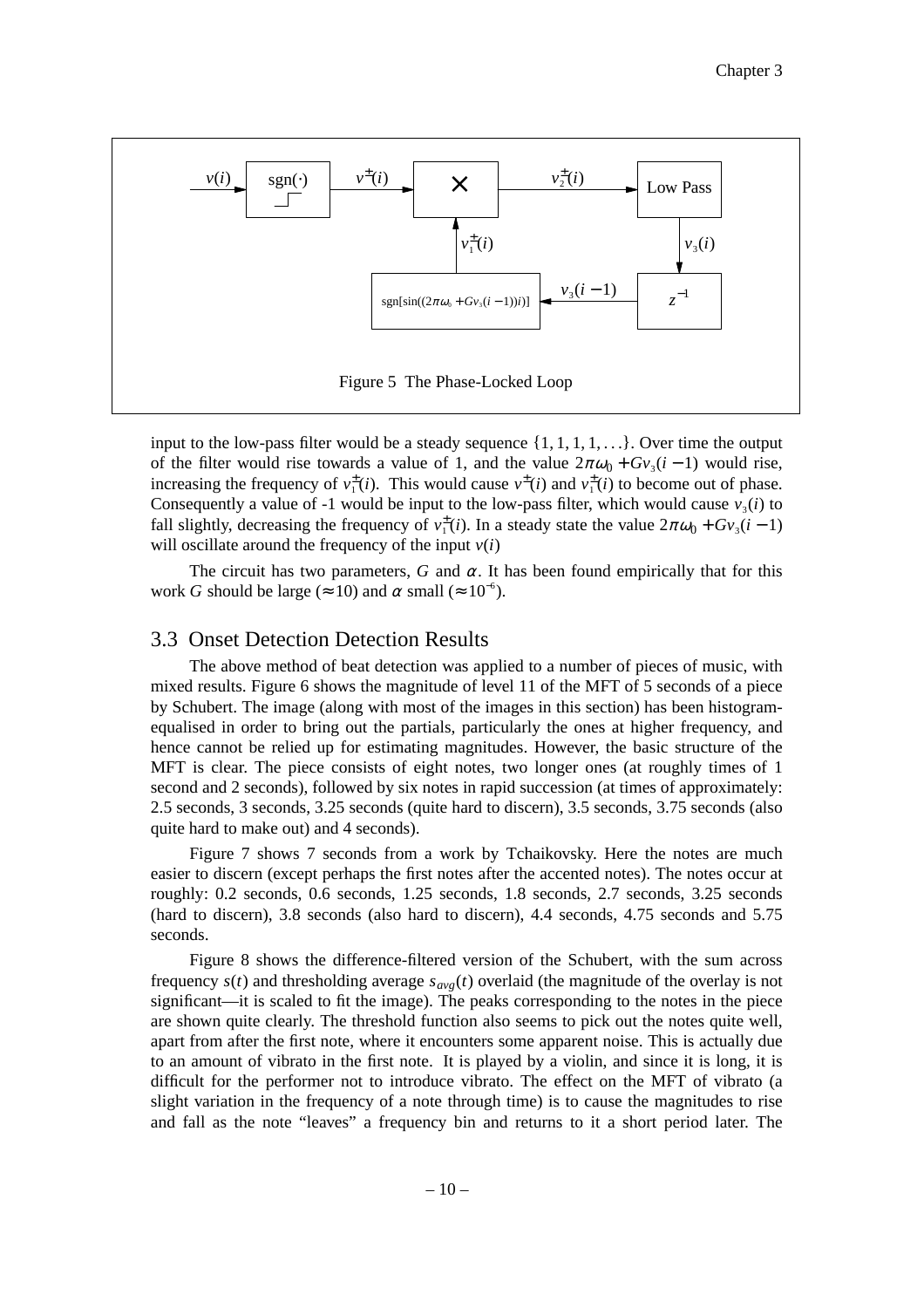



difference-filter therefore sees the vibrato as a rapid succession of onsets. The fact that the vibrato spikes rise and fall may also indicate that a certain amount of amplitude modulation is also present at that time, again common for sustained String Section notes.

For the Tchaikovsky the results are less good. Figure 9 shows the difference-filtered MFT magnitudes with sums overlaid. It is immediately apparent that the peaks for majority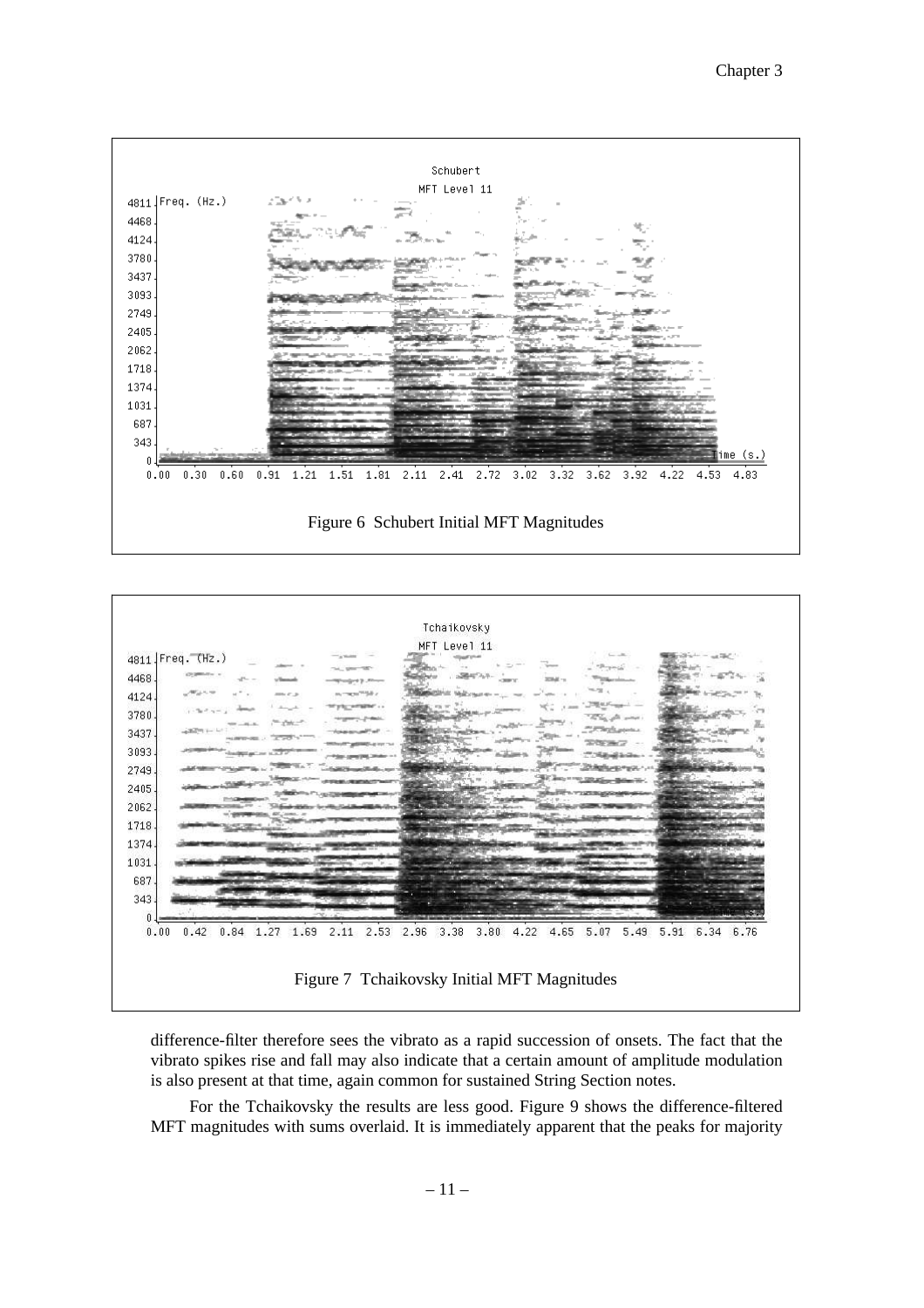

of the notes are dwarfed by the peaks for the two accented notes. However, at this stage, no compression has been applied to the sums. With a compression factor,  $\gamma$ , of 0.3 the result is as shown in figure 10. Here it is clear that the peaks have been compressed, but unfortunately the noise has been increased and thus a number of spurious additional spikes introduced.

An alternative approach to the normalisation process was attempted. Instead of compressing the dynamic range of using (3.6), the MFT coefficients were normalised (divided by) the output of a filter which gave a weighted measure of the signal energy looking forward and backward through time. Because of the temporal length of this filter (around 1 second either side of the current time bin), it's value is relatively stable over time, and thus the division operation is not overly sensitive to noise in the input. The particular filter chosen was a Gaussian filter, though this particular choice is not thought to be critical. The impulse response of the filter is

$$
f(t) = -e^{\frac{-t^2}{\alpha^2}} \tag{3.13}
$$

This response is truncated to the required length, and the filter implemented as an FIR filter. The effect of filtering with the normalisation filter for the Tchaikovsky work is shown in figure 11. In addition to the normalisation process, a mild filtering of the computed frequency sums is also performed, to attenuate some of the 'spikes' in the sums, which can cause an occasional incorrect onset detection.

#### 3.4 Phase-Locked Loop Results

The system diagram of Figure 5 leads to a quite straightforward implementation of the phase-locked loop. However, it suffers from the disadvantage that it can take a considerable time to converge on the required frequency. Varying the parameters  $\alpha$  and  $G$  goes some way toward improving the situation, but the system is somewhat susceptible to becoming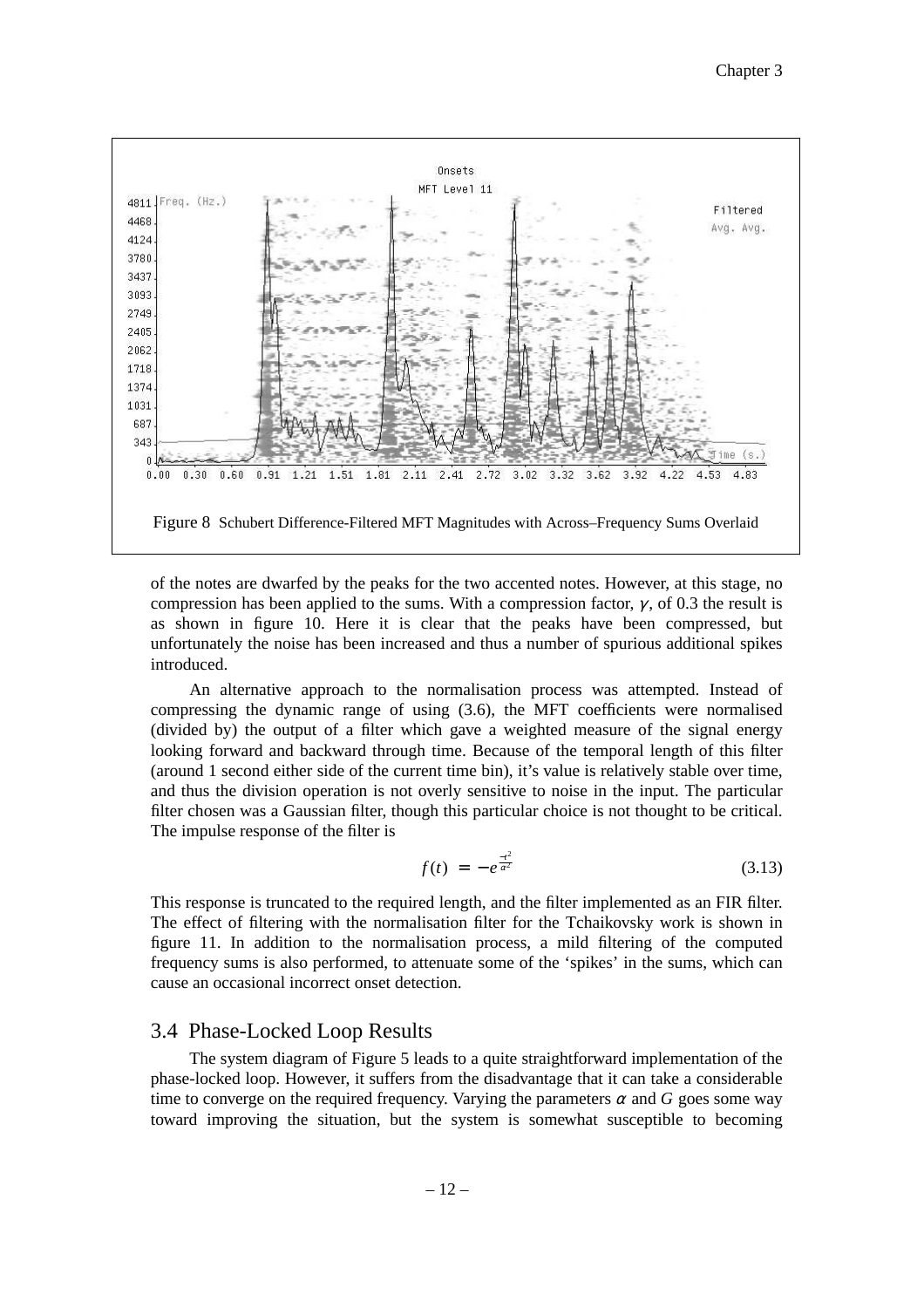



unstable if they are varied too much. In order to overcome the problem a technique of oversampling the input  $v(i)$  was adopted, whereby each input is presented to the circuit a fixed number of times in succession. Figure 12 shows the effect of increasing the amount of oversample. It shows the output frequency of the phase-locked loop over time for an input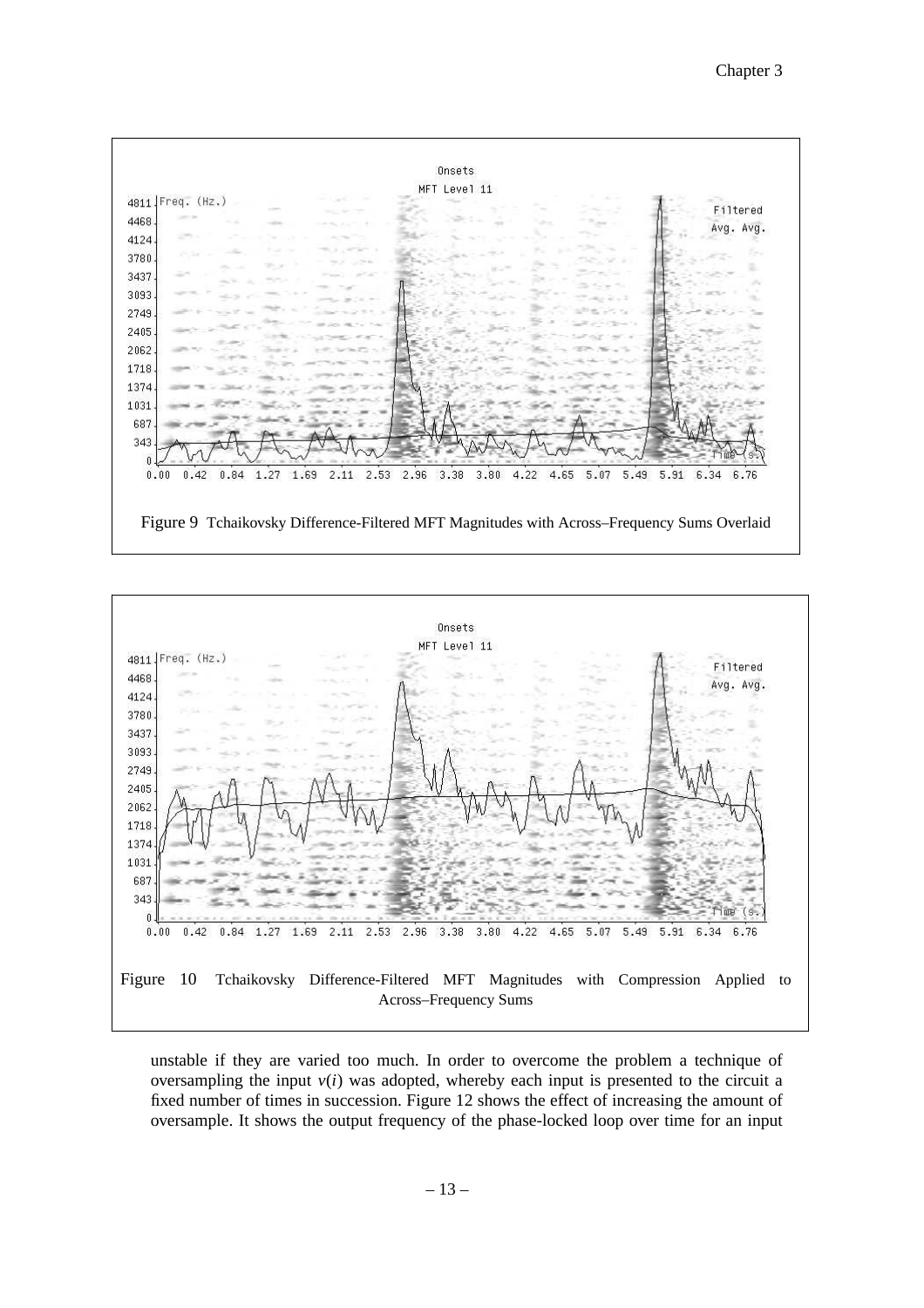

frequency of 150Hz. for oversampling at 16 and 64 times. The higher oversample rate approaches the desired frequency more quickly. Of course, there is a limit on the amount of oversample which can be applied, since doubling the amount of oversampling doubles the amount of computation for each output value of the phase-locked loop.

Figure 13 shows the output of the phase-locked loop for both Schubert and Tchaikovsky. Unfortunately, due to the previously discussed imperfections in the onset detection stage, coupled with the relative shortness of the sequences (the phase-locked-loop normally taking a few thousand samples to lock onto the frequency of the signal) the results cannot be taken to be very reliable. It is interesting to note, however, that the result for the Tchaikovsky (computed using onsets detected without compressed dynamic ranges) approaches a value quite close to the reciprocal of the arithmetic mean of the interval between the roughly estimated onset times of section 3.3. Though the Schubert does not reach such a similar state with respect to its average inter-onset times, it must be noted that the particular piece of Schubert is taken from the start of the piece and a firm beat is not really established. (The standard deviation of the inter-onset intervals, based on approximate measurements from the MFT is significantly higher in the case of the Schubert than of the Tchaikovsky.)

#### 3.5 Further Work on Beat Estimation

Secondly, the use of a phase-locked loop for beat estimation does not appear promising, since it takes a large number of samples to converge on the correct frequency. Human listeners seem to have little difficulty in finding the beat of most pieces on the basis of perhaps two or three notes. It is anticipated that, with the reduced susecptibility to false onset detections afforded by the use of the normalisation filtering described above, a simpler beat detection algorithm may be used which simply measures the time interval between consecutive onsets and quantizes to the nearest musical time division of a moving average beat estimate. Thus, if an onset is detected at approximately half the current beat estimate it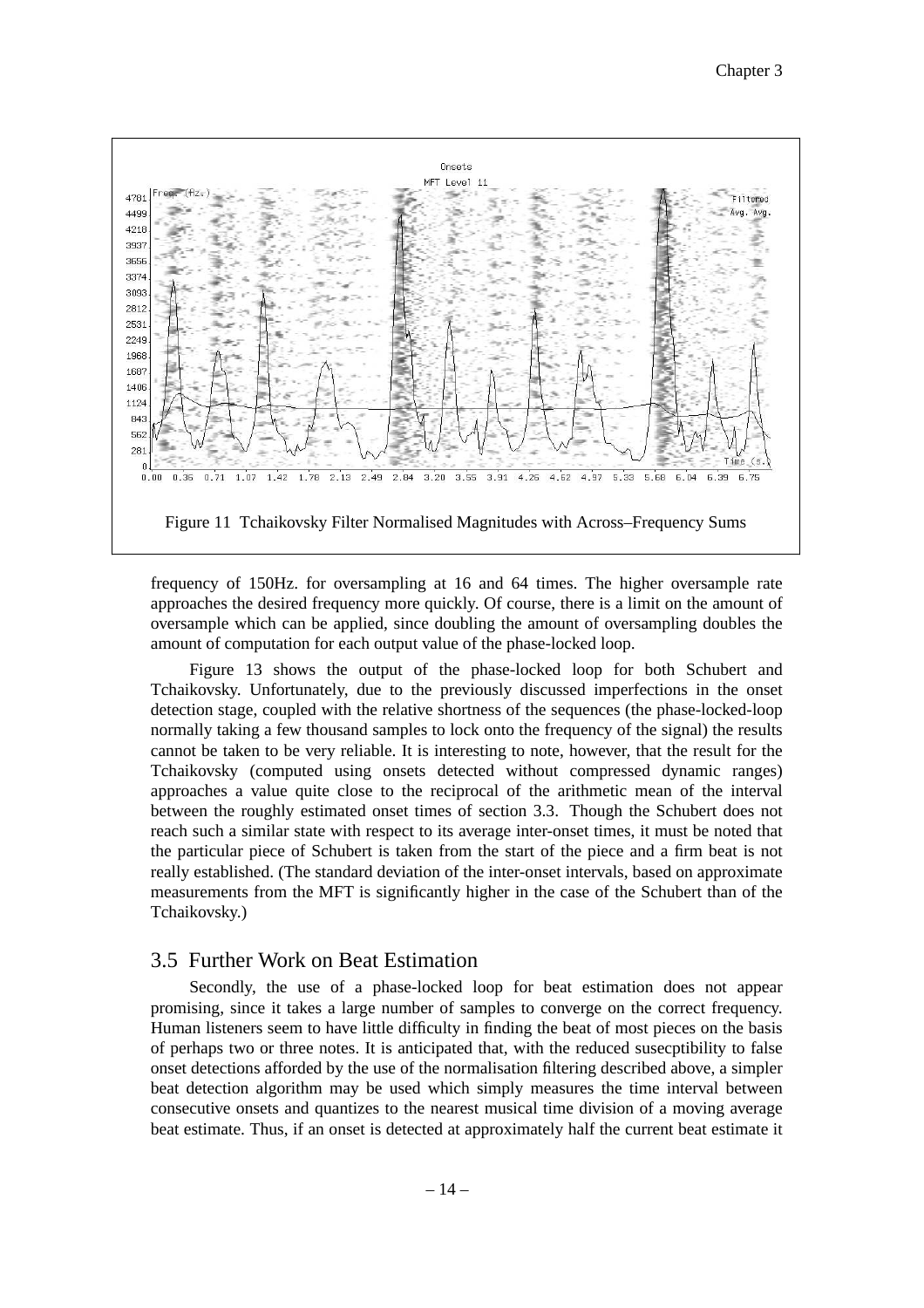

is assumed that it occurs half way between two beats. The smallest possible subdivision of the beat is the *demisemiquaver*, which is  $\frac{1}{32}$  of a beat, and the largest multiple is the *breve*, which lasts 8 times the beat, assuming in both instances that the beat is the length of a crotchet. However, in any one piece it is unlikely that such a range of durations would be encountered, and it may be possible in most instances to deal with quantisations of the order of <sup>1</sup> ⁄<sup>4</sup> of the beat to 2 times the beat.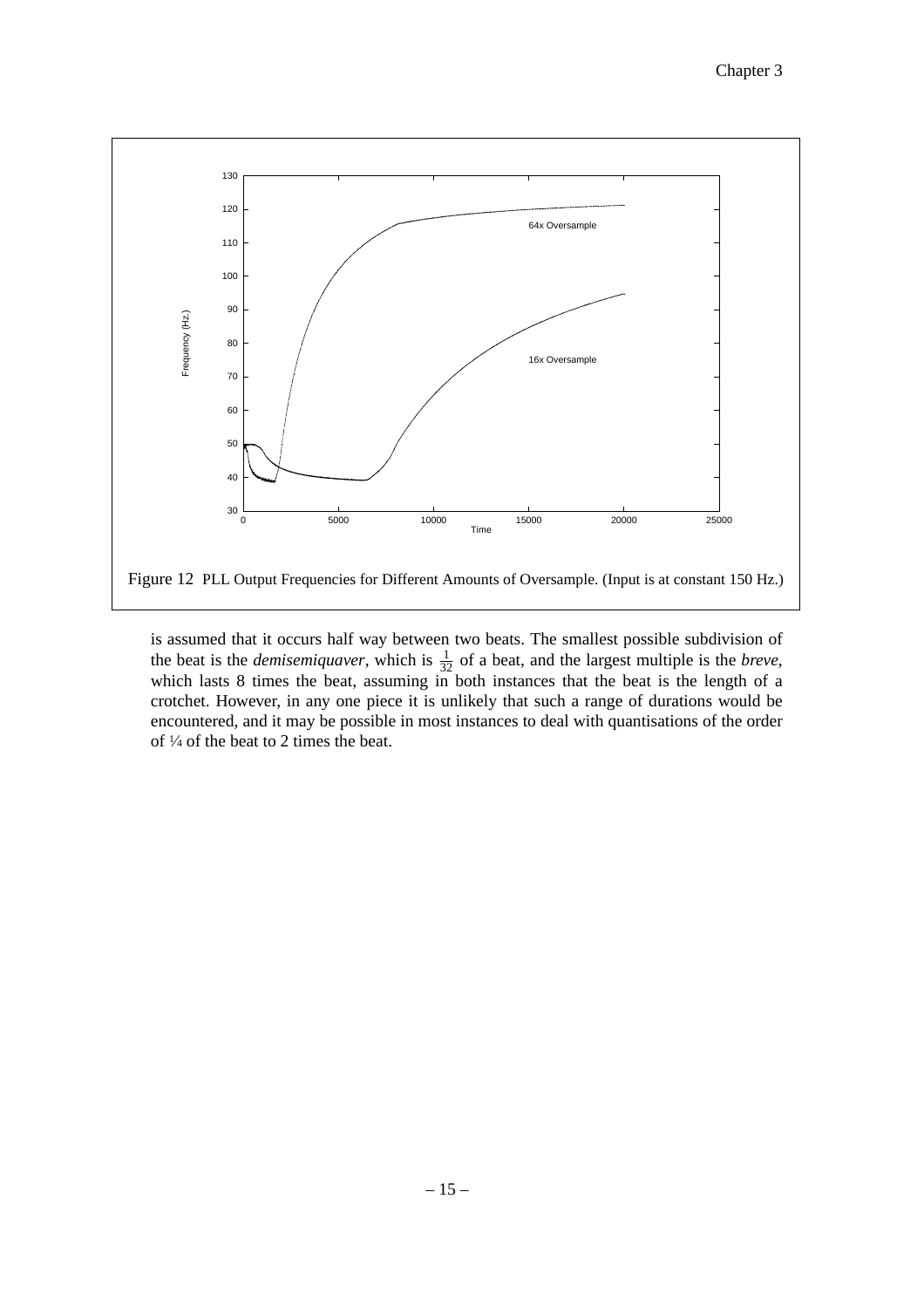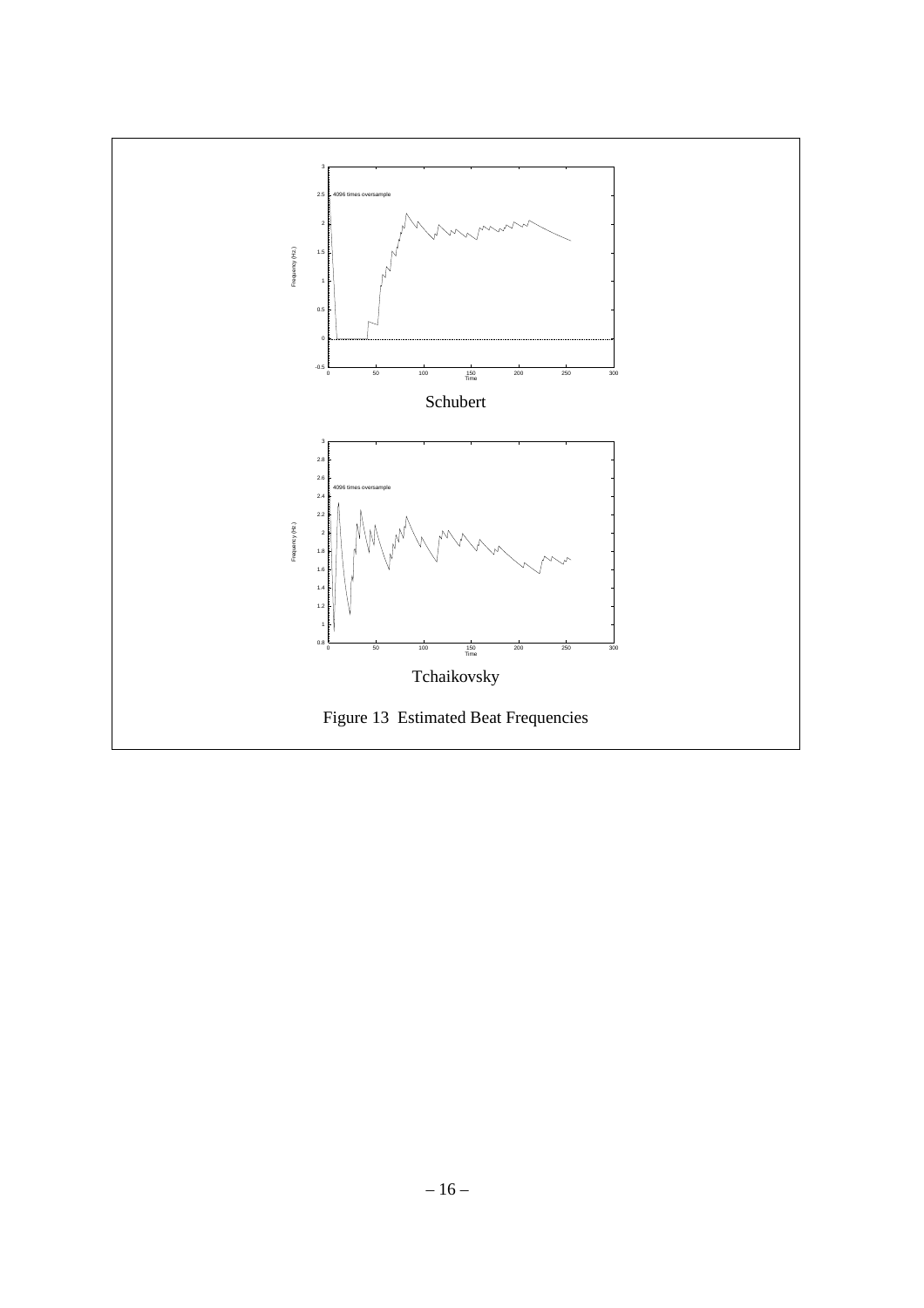### 4 Pitch Tracking

A small amount of preliminary work was performed on the tracking of pitch trends in the input signal. Such information would be useful in giving an indication of the "melody countour" of piece. A great many pieces of music follow patterns of rising and falling sequences of notes. The starting point for this work is to consider the centroid frequency of the signal in each time bin. The centroid of the sequence s(i),  $0 \le i \le N$ , is defined as,

$$
\sum_{i=0}^{i=N} i \ s(i) / \sum_{i=0}^{i=N} s(i) \tag{4.1}
$$

Using (4.1) it is possible to compute the centroid frequency for each time bin, and thus track the centroid through time. Figure 14 shows the results of applying the above computation to the time bins of a simple sequence of time-separated tones, of random pitch. For each tone the strength of the harmonics decreases in inverse proportion to the harmonic number, and the centroid is thus centered near the second harmonic.†



Figure 15 shows the centroid of one MFT level of a section of Schubert's "The Trout" [20]. In the this section the violin is playing pairs of (relatively long duration) notes starting on higher and higher notes, while the piano plays a more rapid sequence of descending notes, repeated in runs (just visible as a "staircase" effect on the MFT).

Although it is possible to visually discern the runs of piano notes, the centroid in general does not follow them, nor does it rise with the sequences of violin notes (though it must be said that the temporal resolution of this level is better suited to discerning features of the piano's performance). The reason for this is that energy from the violin notes is still present while the piano notes are being played, and this energy distribution has its own

Since the centroid =  $k(1. 1 + 2. \frac{1}{2} + 3. \frac{1}{3} + 4. \frac{1}{4}) / (1 + \frac{1}{2} + \frac{1}{3} + \frac{1}{4}) = 1.92k$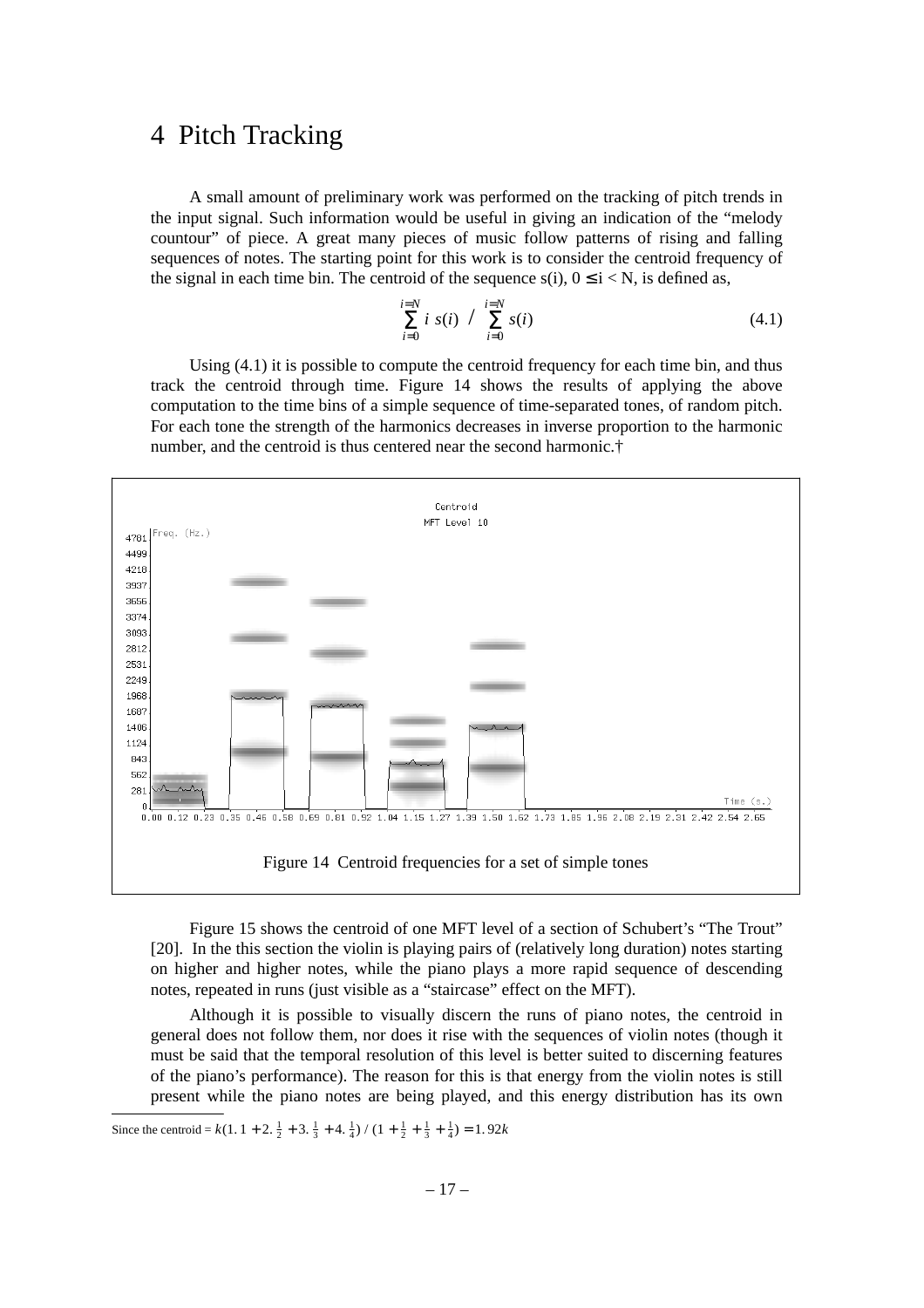

harmonic structure whose centroid is moving upward with each new note, and interfering with the downward motion of the piano's centroid. However, by only considering the onsets of the notes (detected as described in the previous chapter), the energy of the violin notes can be better separated from that of the piano. Unfortunately, as figure 16 illustrates, a new problem emerges. At times when there is no onset present, and hence little or no energy in the filtered MFT coefficients, the energy distribution is similar to non-uniform broad-band noise. Perceptually, such noise would not have a strongly defined pitch, and the centroid provides little useful information (see figure 17).



In order to prevent the centroid of a non-tonal component being erroneously interpreted as providing pitch information, a "tonality detector", could be employed, perhaps similar to the one described as part of Annex D of [7]. This would allow the system to consider the centroid only in instances where there appears to be a definite harmonic structure. Currently this has not been tested, but since the energy in the non-tonal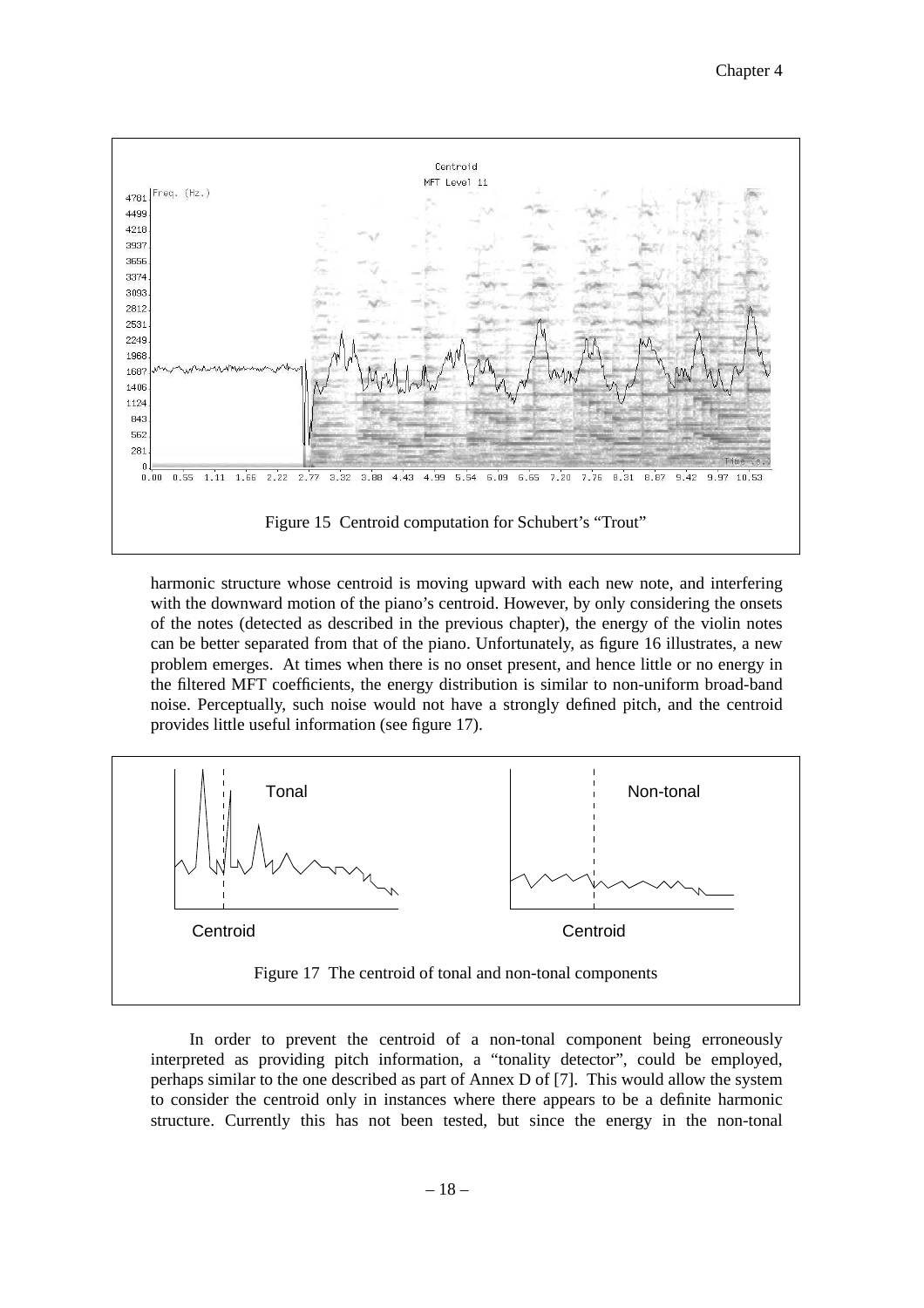

components is small compared with that in the tonal components, a crude attempt at a solution has been tried, whereby the centroid is not considered unless the total energy across frequency in each time bin exceeds some (manually set) threshold. In figure 18 it can be seen that this yields some improvement (for example in the first piano run at the start of the piece), but it is still, perhaps, not immediately useful as it stands.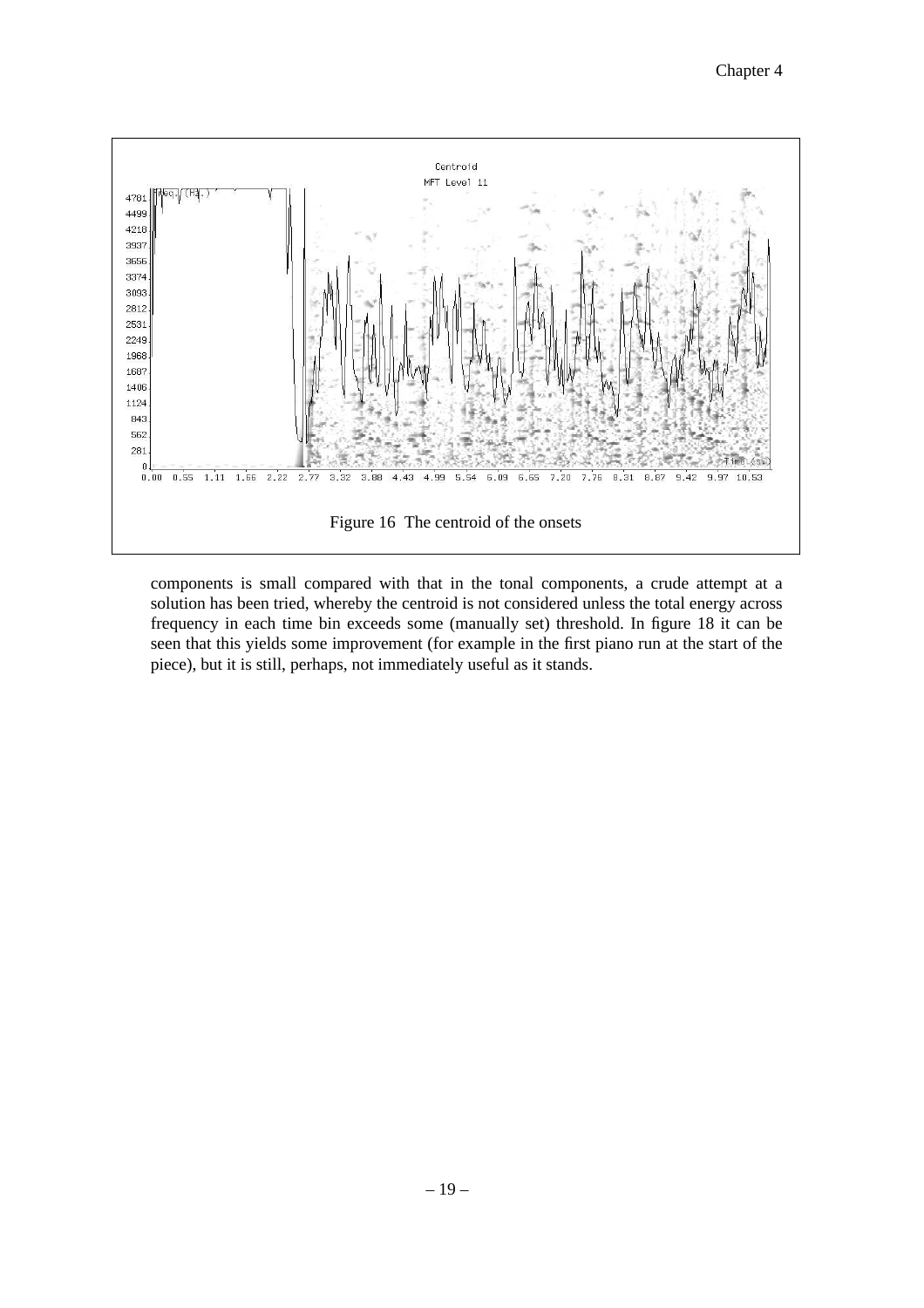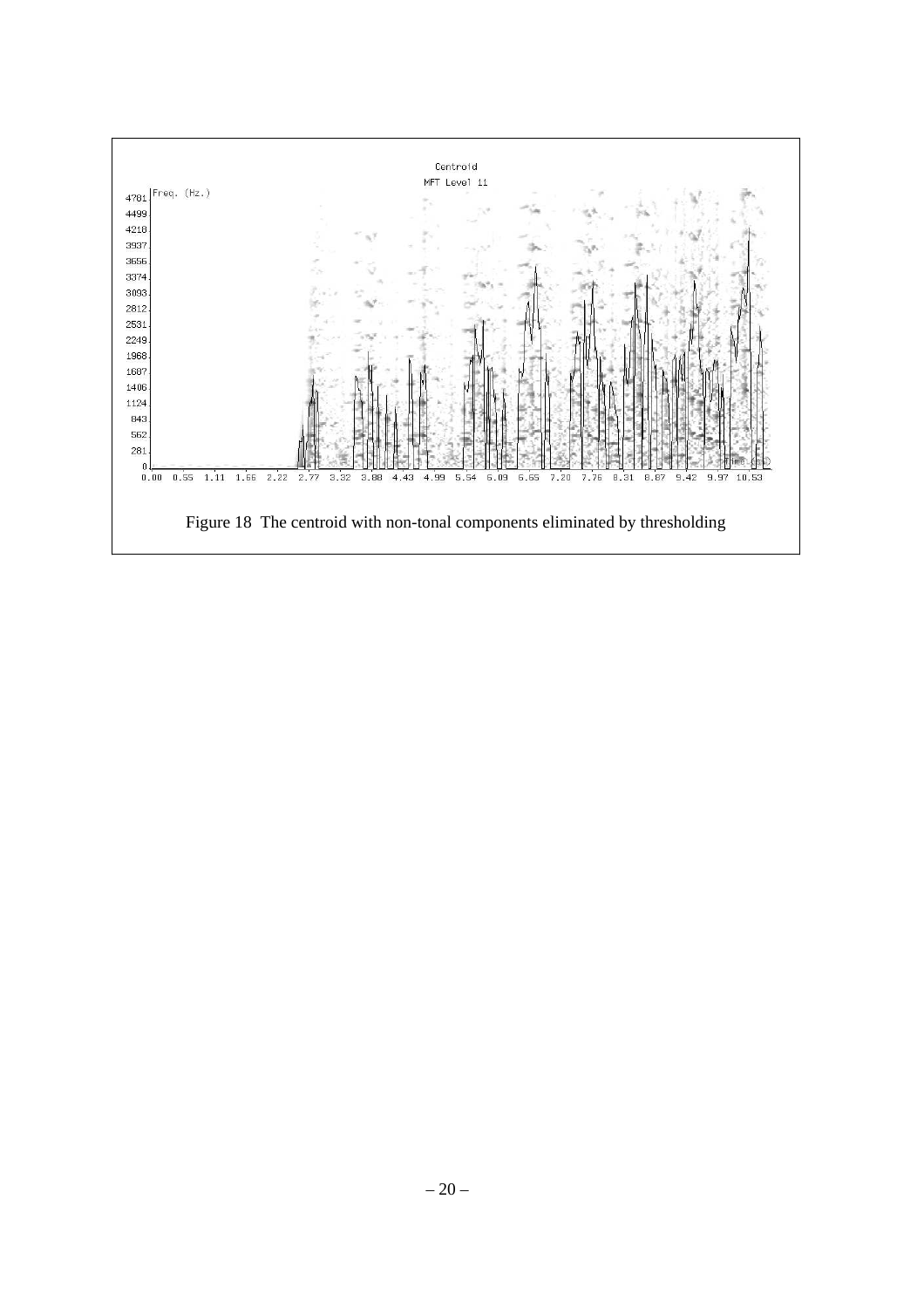## 5 Higher Level Structure Representation

Once the incoming audio signal has been pre-processed to reduce amount of information to be dealt with, some method must be used to segment the sets of harmonics (partials) into individual notes and chords. This process is complicated by two main facts. Firstly, there may be several polyphonic note structures corresponding to one set of partials (e.g. one note, two notes an octave a part, three notes in each an octave from the next and so on). Some of these structures are obviously nonsense (for example, it is highly unlikely that a piano concerto would contain nine notes played in octaves—the pianist would require fingers long enough to span the entire keyboard!). However, this obviousness is due to knowledge of musical structure, rather than any *a priori* property of the signal (one could, for instance, readily program a piano synthesiser to play 9 or more notes in octaves). A second complication arises from the fact that, in general, the lower level processing will not give rise to perfect results. Partials will be missed (perhaps because they contain little energy, or they interfere with harmonics from other notes), and spurious partials will be detected (again, because of interference, which causes a beating effect that can 'look' like an onset).

Any representation of musical structure must deal with at least two major aspects of music: temporal structure and tonal structure [5]. The representation of timbral structure is also an important and complex issue in general, but since timbral information is not explicitly represented in a score (other than by the naming of the instruments in a pieces orchestration), much of the work on musical representation essentially ignores this aspect.

#### 5.1 Representations of Tonal Structure

The term 'tonal structure' is used rather loosely here. It is a generally accepted fact that music is arranged hierarchically [1,11,24]. At the lowest level there is the structure of individual notes. Pitched instruments exhibit a harmonic structure at this level (although real instruments also contain inharmonic elements, particularly during the transient onsets). The fundamental frequency, of which all the other harmonics are integer (or, more realistically, very nearly integer) multiples of defines the pitch of a note. Groups of notes are arranged into a small number of distinct notes, known as a scale. The structure of the scale plays an important part in defining the kinds of structures which will occur at higher levels in the music. Most scales choose notes so that the ratios of the fundamental frequencies of the notes in the scale correspond to small integer rationals. For example, the fifth note of the standard diatonic scale based on C has a ratio of  $\frac{3}{2}$  to the fundamental. Indeed the standard Western scale has a number of interesting Group theoretic properties and geometric properties, and a considerable amount of research has concentrated on the structure of musical scales [2,22].

The next level of structure, that of the interval and chord comes into play when two or more notes from the scale are to be played together. Due to the harmonic structure of each note, and the fact that the notes on the scale are chosen to approximate simple rational numbers, any two notes taken from the scale and played together as an interval will share all or some of their harmonics. Depending on which harmonics are shared any interval will sound *dissonant* or *consonant* [6]. In the standard diatonic scale and with an equaltempered tuning, unisons, octaves, perfect fifths and perfect fourths are known as *perfect consonances*, whereas major seconds, minor seconds, major sevenths, minor sevenths and augmented and diminished intervals are known as *dissonances*. All other intervals are *imperfect consonances*. For example, a perfect fifth shares harmonics at all of the first six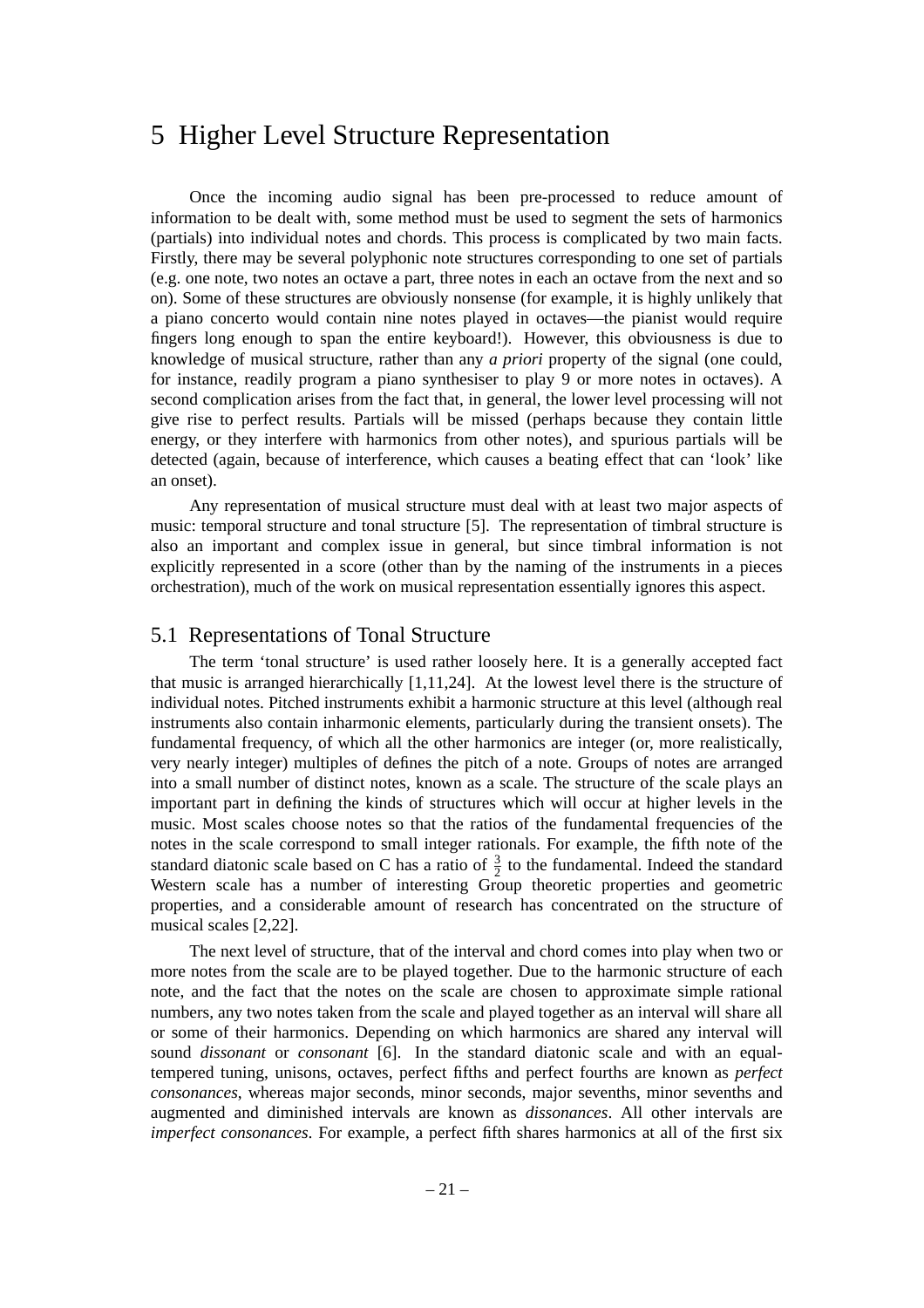harmonics of the root, whereas a major second shares *no* harmonics up the the 7th. The interplay of consonance and dissonance, and in particular the smooth resolution of dissonance is one of the major structural aspects of a musical work.

At the highest level<sup>†</sup>, the score becomes much more significant, and the temporal aspect of music comes into play. However, as a purely static symbolic representation, the score can be broken up into a hierarchy of levels, such as sections, movements, phrases and so on. In this regard, many authors have seen a similarity between musical structure and the syntactic structure of written language [4,11]. Although this work is not overtly aimed at producing a psychologically plausible account of the human listening process, because the music of interest is written by human composers for human listeners (both groups being limited by similar constraints on short-term memory capacity, although the former being in the advantageous position of being able to compose in non-real-time and make use of external memory aids, such as paper on which to write the score), the structure of music is in part defined by the psychological limitations of human beings. As noted in [11], "One can imagine some mathematical relationship to obtain between every tenth note of a piece, but such a relationship would in all likelihood be perceptually irrelevant and musically unenlightening". However, by organising a piece in a hierarchical manner, the listener is able to 'compress' the representation of a piece, and hence become aware of relationships between notes considerable distances apart. Clearly a music transcription system could make use of this hierarchical structure information, but it is most likely that the greatest amount of useful structural information for the note recognition task will reside at lower levels of the structural hierarchy, covering short segments of a piece, perhaps no more than a bar or two. This is also advantageous from a processing point of view, since it implies that the piece might be processed in sequential, overlapping sections.

Although the different levels of the hierarchy are in many ways distinct, and it is often useful to think of them as operating in isolation, there are a great many ways in which the levels interact. For example, the structure of the musical scale may be viewed both in terms of a set of constraints on a Group-theoretic structure, as in [2], but it is equally (and historically) due to the requirement of having an acoustically pleasing set of notes with which to build intervals and chords. Because each level of the above hierarchy is in itself quite complicated, most of the practical work done on music representation has concentrated more or less on one particular level or another, and in parallel with the development of techniques in Artificial Intelligence, (which appear well suited to the description of the hierarchical relationships involved in music representation), work in the area has predominantly concentrated on symbolic, 'lisp-like' representations. However, such representations, whilst powerful in themselves, are difficult to integrate with one another between levels. Therefore for this work it is proposed that the underlying architecture for representation of music will be in the form of artificial neural networks [17]. The use of neural networks in music representation is relatively recent, and there are a number of important issues still to be addressed with regarding how best to represent musical objects in neural architectures, in particular the the representation of sequential, temporal event sequences. However, there now follows a brief summary of some of the existing practical work on representation of tonal structure, with an emphasis on work of a connectionist flavour, highlighting the basic structural devices used, and the conclusions presented as to the suitability of the representation. The general conclusions from this work are then drawn.

Beyond the purely syntactic level, there appears to be little research aimed at studying the emotive aspects of music, although some interesting work on the interpreting the emotion in traditional Japanese music is briefly described in [8].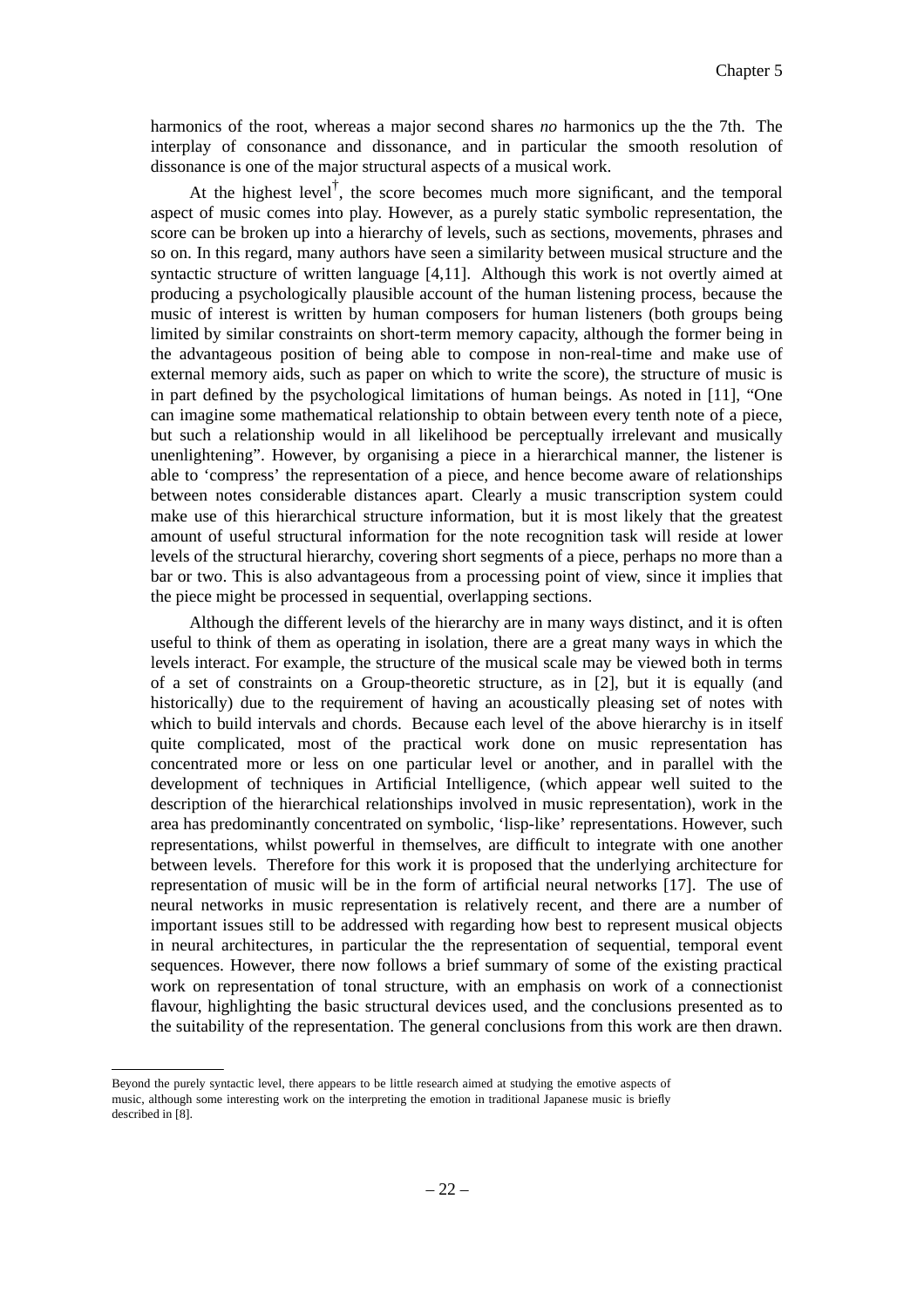#### 5.1.1 Sano and Jenkins' Pitch Perception Model

Sano and Jenkins, [18] develop a neural model based upon the structure of the human cochlea. They note that the essential structure of the cochlea is that it contains a number receptor cells connected to hairs which are tuned to different frequencies on a logarithmic frequency scale, and each receptor cell can be modeled as a low-order, linear, bandpass filter, centered on a characteristic frequency *x* and of bandwidth  $\frac{x}{10}$ . Each hair is has a characteristic frequency 0.02% higher than the one below. However, the *just noticeable difference* versus frequency curve for humans is approximately 0.3% in the range 500Hz–2kHz. Therefore groups of cells in the model cochlea are fed into 'JND buckets', such that the output of cells that fall within the  $\pm 0.3\%$  of the centre frequency of each JND bucket are fed to that bucket. The buckets produce an excitational output value if more than half the feeding input units are active. The JND buckets are then fed to a layer of semitone buckets, with an overlap so that JND buckets at positions near to half-way between two semitones excite both semitones. The semitone buckets represent the fact that the interval of a semitone corresponds to a 6% frequency spacing. At this point the semitone buckets may be labeled with the pitch class and height of the note to which they correspond. The semitone buckets are also provided with laterally inhibitory connections. The semitone buckets are then connected to a set of note neurons, so that the fundamental and its harmonics are tied together. Finally the notes are split into a pitch class and pitch height representation. Figure 19 illustrates the complete architecture.



This model has several useful features. Firstly, it allows for the fact that for real instruments, the harmonics of a note may not correspond exactly to their ideal (integer multiple) values, either due to the characteristics of the instrument, or the fact that it is imperfectly tuned. On the negative side, the models requires a large number of neural units (around 7,500), although it is intended as a biologically plausible model, rather than an efficient computational device. Further, it can only deal with monophonic inputs. In the addendum to [18] extensions to the model which would allow it to deal with multiple tones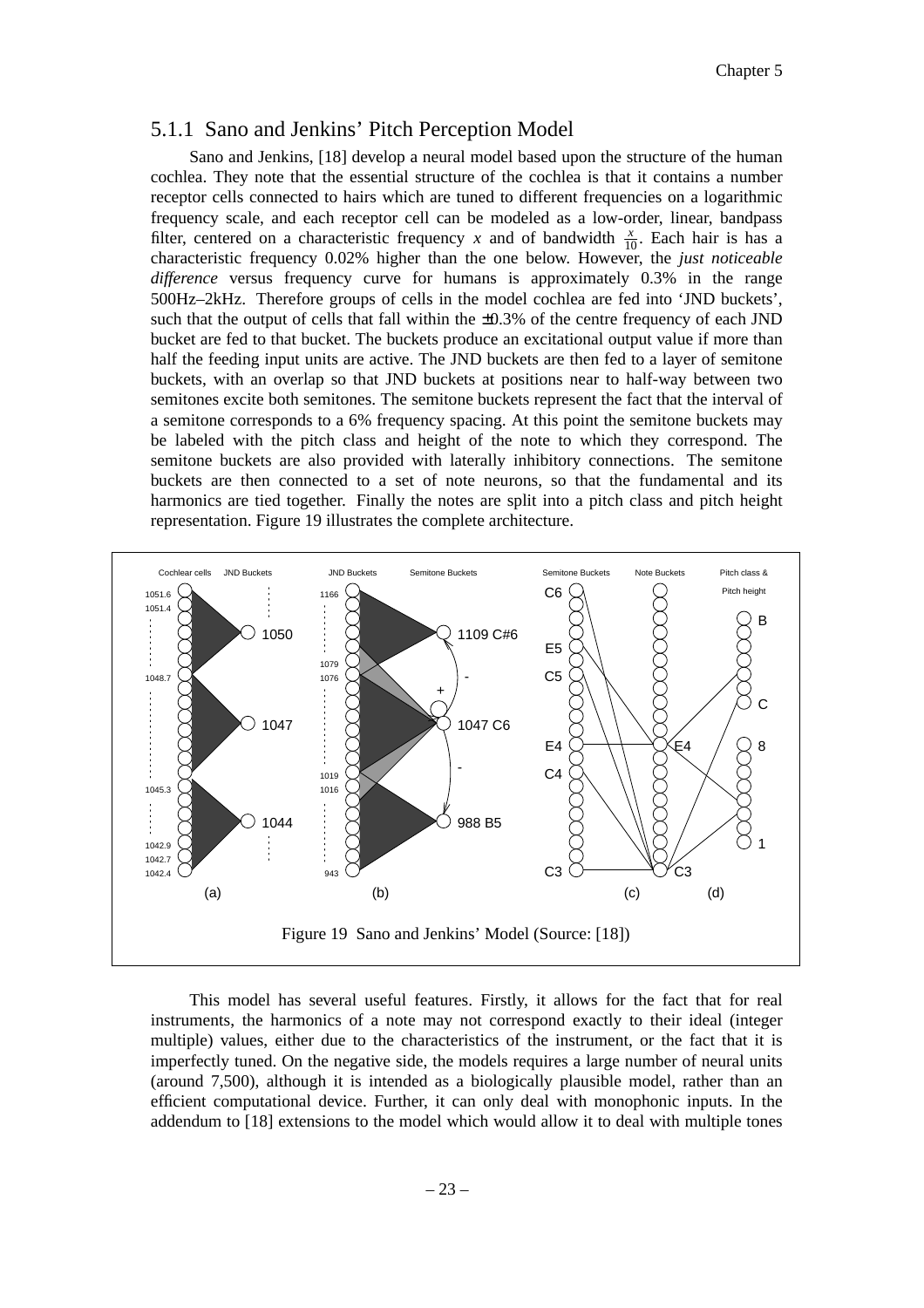(such as chords) are described. This involves adding further laterally inhibitory connections at the pitch unification stage (stage (c) in figure 19). These connections cause a note to inhibit the notes which correspond to its harmonics, with the inhibitory strength decreasing with the harmonic number). The idea behind this is that a note effectively subtracts its harmonics from the output. However, this relies upon having a lateral inhibition in which the inhibitory weights are related to the relative strengths of the harmonics, a factor which varies from instrument to instrument.

#### 5.1.2 Scarborough, Miller and Jones' Tonal Analysis Model

The model described by Scarborough, Miller and Jones in[19] is a linear network for tonal induction. The basic architecture is show in figure 20. The network consists of three layers of linear neurons. The input layer has 12 units, one for each note of the chromatic scale. A neuron in this layer is excited by the presence of an input containing a frequency component which corresponds to the fundamental frequency of the corresponding note (note that that the octave information is not significant. Thus the A unit will be activated by the presence of frequencies of approximately 27.5Hz, 55Hz, 110Hz, 220Hz, 440Hz and so on). The level of activation in the input units is proportional to the duration of the note, since longer notes tend to have a greater effect on the perceived tonality. Furthermore, the activation of an input unit does not stop when a note stops, but rather decays with time. The middle layer contains one unit for each of the major and minor chords (only the major ones are shown in the diagram). Each of these units connects to the input units which correspond to the notes of the corresponding chord. The chords are then connected to a layer of units for each of the possible keys. Because of the decay in activation through time, the output at the key layer represents a weighted sum over all notes that have occurred, with more emphasis given to recent notes.

As noted in [19] this network has the advantage that it is easy to understand, and computationally efficient. However, its main disadvantage is that the temporal element of the music is only represented through the decay in activation of the units. It is more likely that timing aspects, such as whether a chord falls on a strong or weak beat, will have a significant effect on the decision about the key of piece. At present there is no way to incorporate these aspects into the model.

#### 5.1.3 Laden and Keefe's Chord Classifier Network

Laden and Keefe describe work done on the classification of chords as major, minor or diminished triads. Initially they used an architecture like that of figure 21. An input unit in the network is activated if the chord to be classified contains the corresponding note. Since there are 36 possible major, minor and diminished triads, the system can only be considered to have learned something 'deep' about the structure of chords if it contains less than 36 hidden units. Various numbers of hidden units were tried, ranging between 3 and 25. It was found that for smaller numbers of hidden units, the successful classification rate was unsatisfactorily low. Therefore attention was switched to alternative representations of the input.

By adopting a harmonic complex representation, such as that illustrated in figure 22 it was possible for the network to correctly classify 35 out of 36 of the input chords (97% success rate) after only 5000 epochs of training. Furthermore, the network was able to correctly identify chords when one or more of the harmonics was missing, or when input activations were made proportional to the relative harmonic strengths for actual instruments.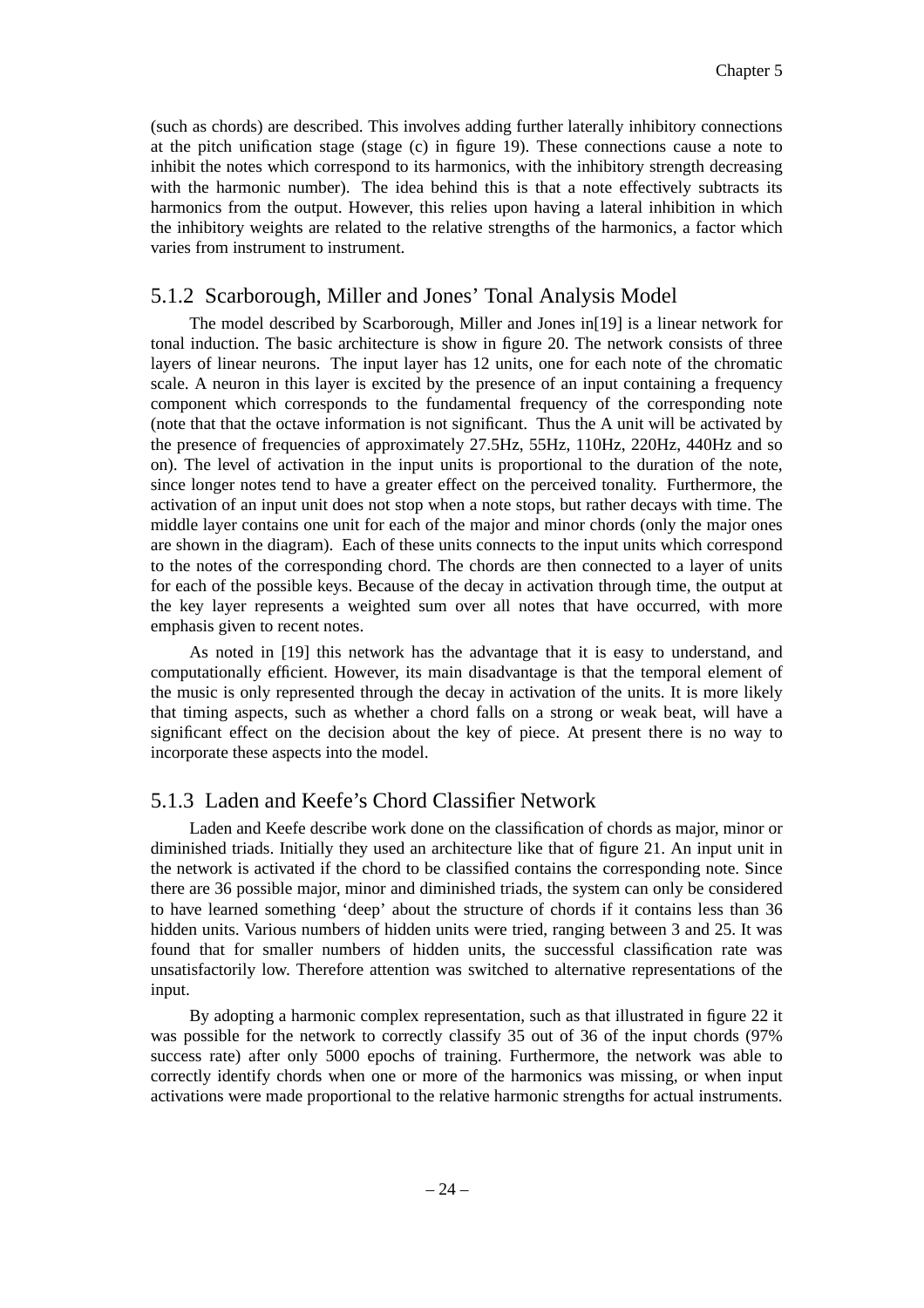



### 5.1.4 General Conclusions about Tonal Structure

The most striking similarity between the various approaches to the representation of tonal structures is that almost all of them use a harmonically rich representation. Perhaps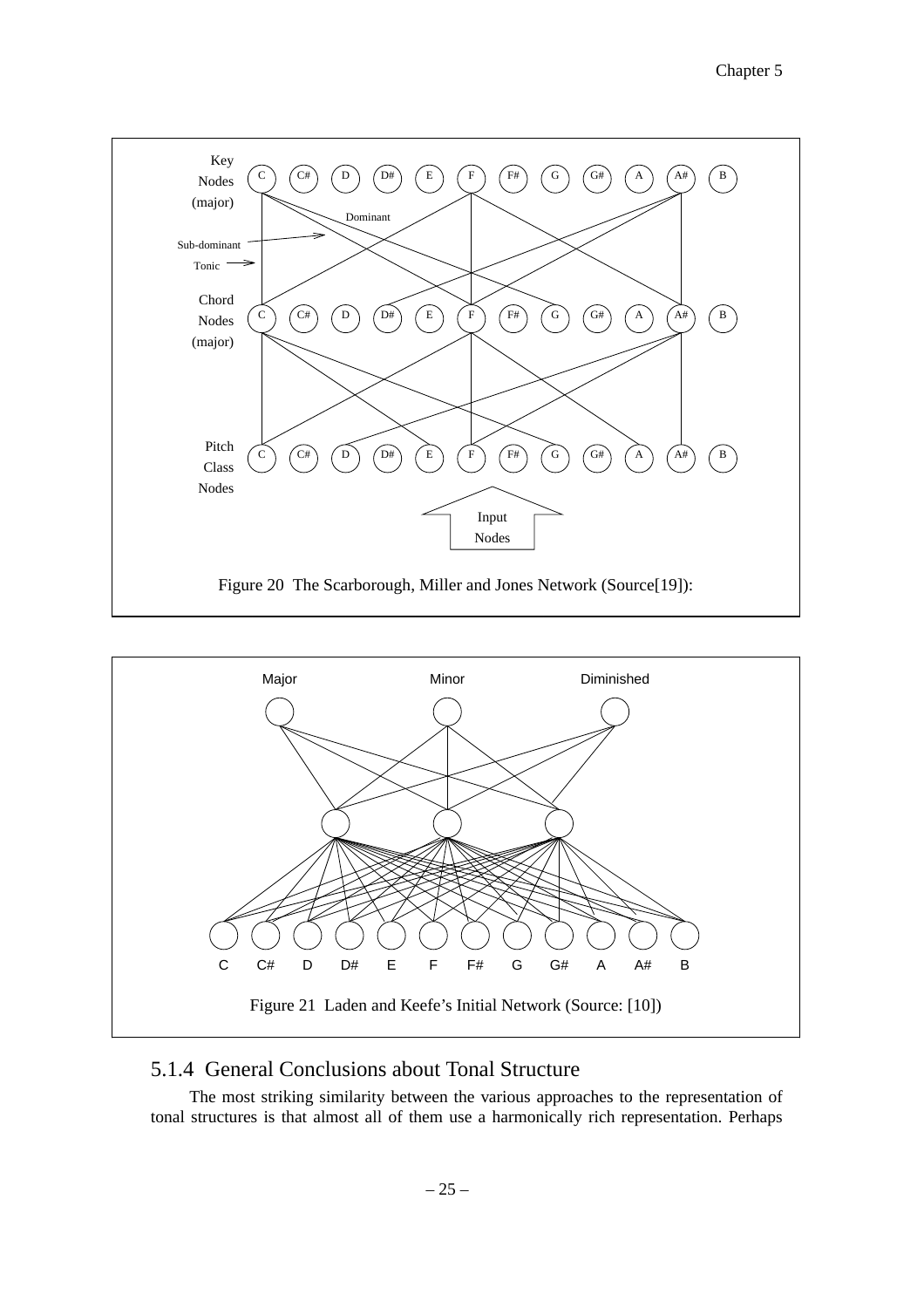

this is not surprising, since much of the richness of the tonal structures in music derives from the interactions of the harmonics in intervals and chords. The fact that a harmonic structure appears to be most useful also fits in nicely with the fact that the MFT can provide a set of partials which correspond to the harmonics of the incoming signal. There seems, however, to be a lack of consensus as to whether pitches should be represented independent of octave (as in the Scarborough, Miller and Jones network), or dependent of octave (as in the Harmonic Complex representation of Laden and Keefe). Toacertain extent the answer to this question would depend upon the type of problem the representation is to be put to use in solving. Both representations are essentially one-dimensional, and as has been shown in the work of Shepard [22] such representations may be thought of as projections of a more complex multi-dimensional structure. Another disadvantage with these representations is that they give no real clue as to how one might elaborate them to incorporate temporal aspects of music. The key recognition network of Scarborough, Miller and Jones does have some representation of time in the decay parameters for the activation of the units, but as the authors freely admit this is hardly an adequate representation of the undoubtedly complex phenomenon of musical time. One possible architecture, not generally couched in neural terms, but expressible in such terms, which goes some way to bridging the gap between the static tonal structure and the temporal structure of music is the Hidden Markov Model, already in common use for the recognition of speech.

#### 5.2 Hidden Markov Models

Hidden Markov Models (HMMs) are described in many places in the speech processing literature, such as [12]. A brief summary of the underlying terminology used will be given here.

Consider an observation  $O_t$  made at time *t*. Let **O** represent the sequence of observations up to time *T*, i.e. **O** is the sequence  $O_1, O_2, \ldots, O_T$ . Consider also a set of states  $q_1, q_2, \ldots, q_n$ . Let  $b_j(O_t)$  be the probability that the *t*<sup>th</sup> observation is made in the *j*<sup>th</sup> state. Suppose that there are a finite number, *m*, of events which may be observed. Then  $b_{jk} = b_j(O_t)$  when  $O_t$  is an observation of the  $k^{th}$  event,  $1 < k \leq m$ . Let **B** be the matrix  $[\vec{b}_{ik}]$ ,  $1 \le i \le n$ ;  $1 \le k \le m$ . Let **A** be the matrix of probabilities  $[a_{ii}]$ ,  $1 \le i, j \le n$ , where  $a_{ii}$ is the probability of a state transition from  $q_i$  to  $q_j$ . See figure 23.

The matrices **A** and **B** are the *parameters* of the HMM. By computing **A** and **B** for each class of input sequence (each word in the vocabulary, if the HMM is applied to speech processing), one can classify a unknown input sequence **O** as the word *w* such that  $P(O|A_w, B_w)$  is a maximum. However, the problem remains to compute **A**, **B** and  $P(O|A, B)$ . Fortunately, a quite efficient method exists for the computation of  $P(O|A,B)$ , known as the "Forward–Backward Algorithm". A number of local optimisation methods may be used to compute  $\bf{A}$  and  $\bf{B}$ , a common one being the "Baum–Welch" algorithm. Both algorithms are described in [12].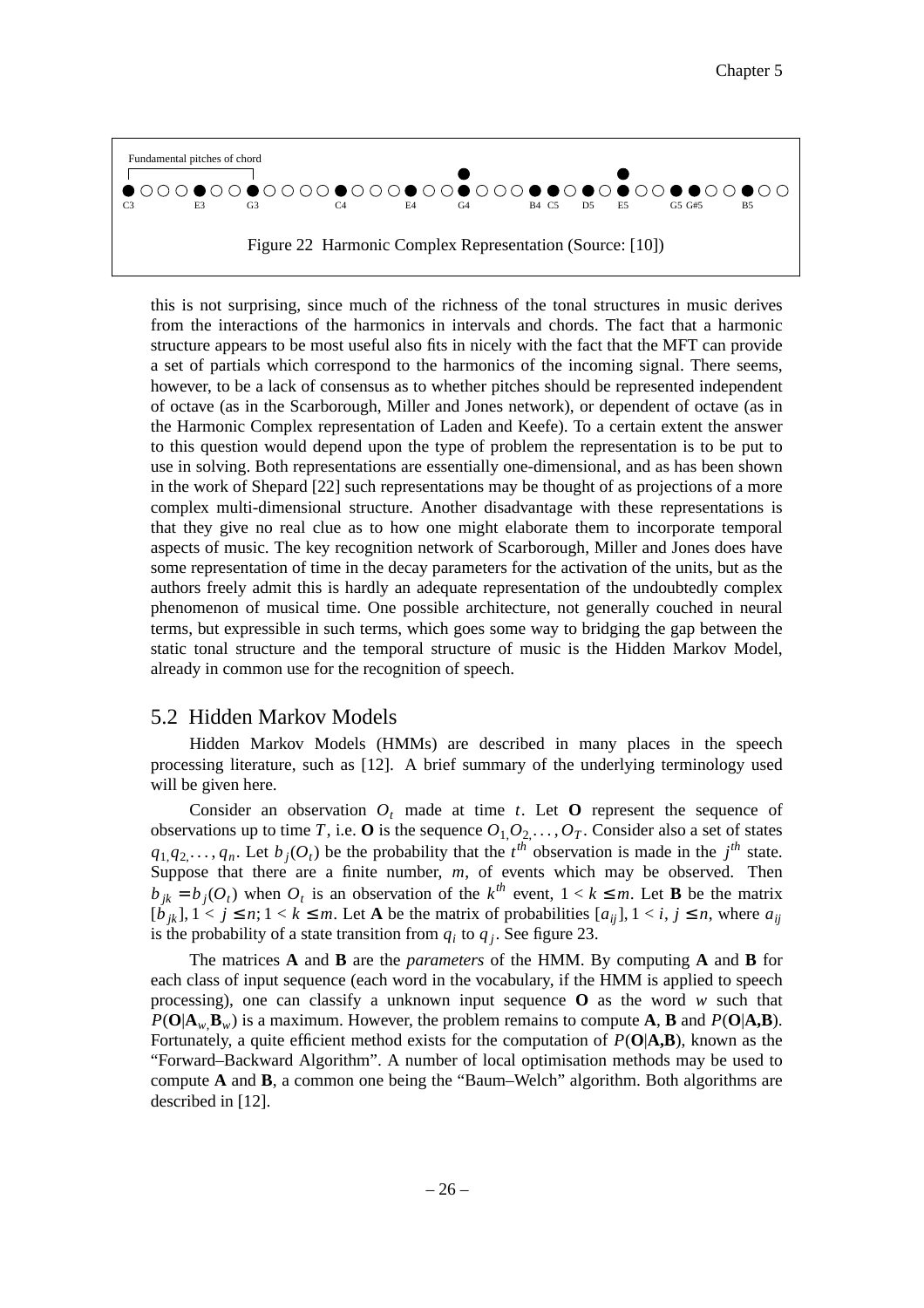

Niles and Silverman [15] demonstrate that a HMM can be viewed as a class of recurrent neural network, in which the connection weight matrices correspond to the matrices **A** and **B**. Because these matrices contain probabilities they must all be positive and sum to 1. However, relaxing these constraints yields a neural network which can no longer be seen as a HMM, but which can still effectively classify. In [15] it is found that the most interesting results are obtained by relaxing the constraint that the weights must be positive. This introduces inhibitory connections into the network, allowing the presence of certain input features to preclude the incorrect interpretation of other input features. Without the relaxation of this constraint, the best that could be done was for input features to not contribute positively to the activations of other output features. Because the weight matrices can now contain negative numbers, they can no longer be viewed as probabilities, however Niles and Silverman show that an analogy can be made with the mathematics of quantum mechanics. Whether this interpretation offers any additional theoretical advantage is not clear, and no experimental results are given in [15] , so it is not clear that it offers any practical benefit, either. However, it seems likely that such a network would offer some sort of performance benefit over a pure HMM.

#### 5.3 Applying HMMs to Music Recognition

In speech processing the HMM is typically trained on spectra corresponding to the sub-parts of speech (phonemes, syllables etc.) A word is modeled by a sequence of states. The input spectra features are usually vector quantized, so that there are a finite number of them (the number *m* in the above discussion of HMMs). The forward–backward algorithm can be applied and the word with highest probability accepted. However, it is also possible to build a hierarchy of HMMs, with additional levels representing the syntax and basic semantics of the language being recognised [12].

There are two major problems preventing the direct application of this kind of structure to polyphonic music recognition. Firstly, there is the question of what to use as the musical equivalent of notes. A first thought would be to have a HMM for each note on the scale. However, because the music is polyphonic the recogniser would fail when two notes were played together. The HMMs for each of the constituent notes might respond, but because of the presence of partials from the other note (which would be seen as a form of 'noise' in the input), the HMMs may actually respond with quite low probabilities. It would be equally easy to have HMMs trained to recognise chords, but this would only be viable for a restricted set of chords, such as triads, since there are many thousand possible distinct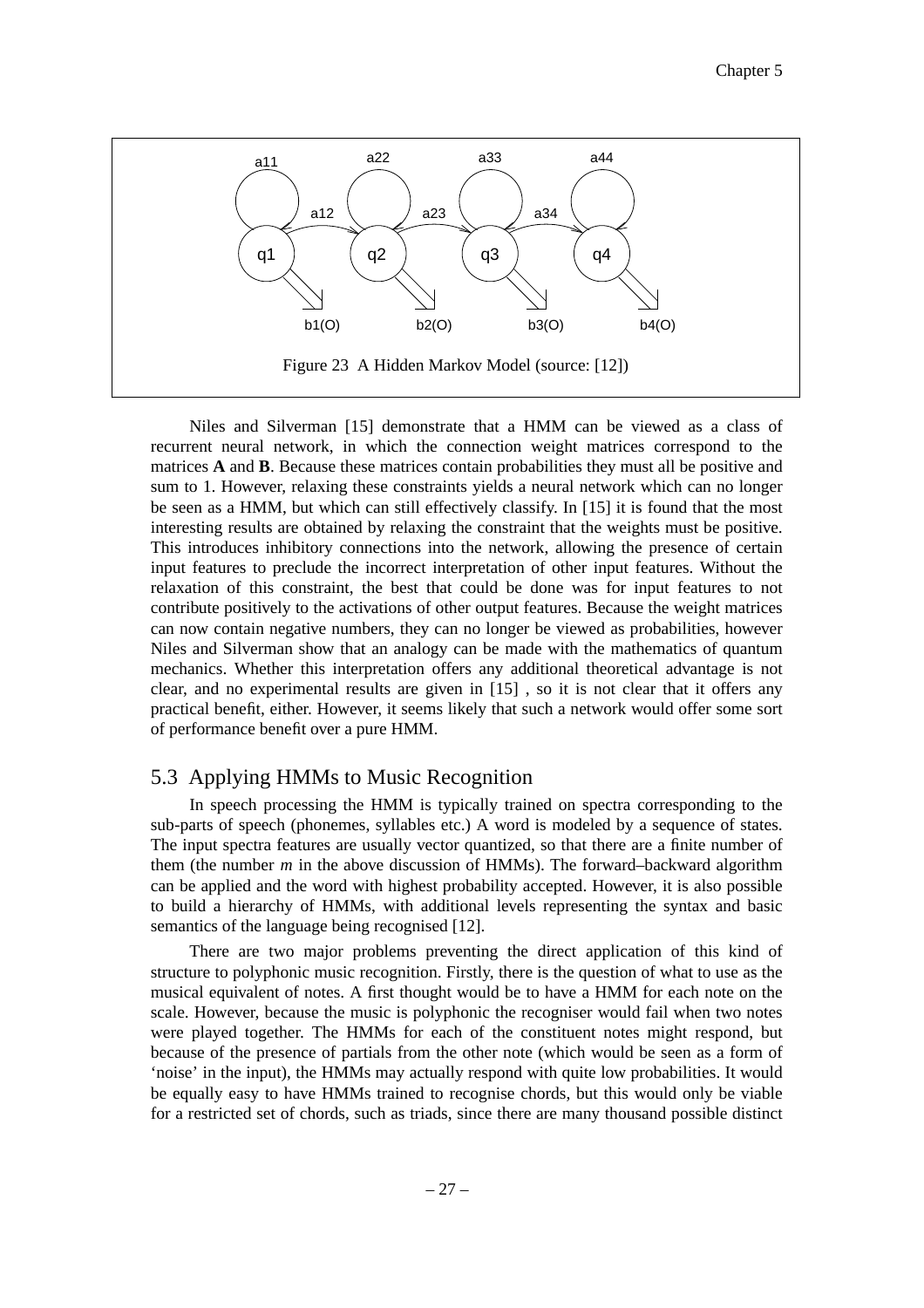chords. Currently there is no obvious solution to this problem.

Secondly, the representation of musical time is still somewhat impoverished. It is commonly accepted that Markov Models in their standard form are rather poor at representing the possible temporal structures of speech. For example, the probability of staying in the current state for *n* steps is the probability on the arc from the current state to itself to the power *n*. In speech there are several instances where this is not a good model of the temporal structure, and although the structure of music is perhaps a little more like this (for example, the probability that note will continue decreases as the note lasts for longer and longer periods of time), it would still be desirable to have a greater degree of control over the temporal aspects. One possible augmentation of the standard HMM model is suggested in [13].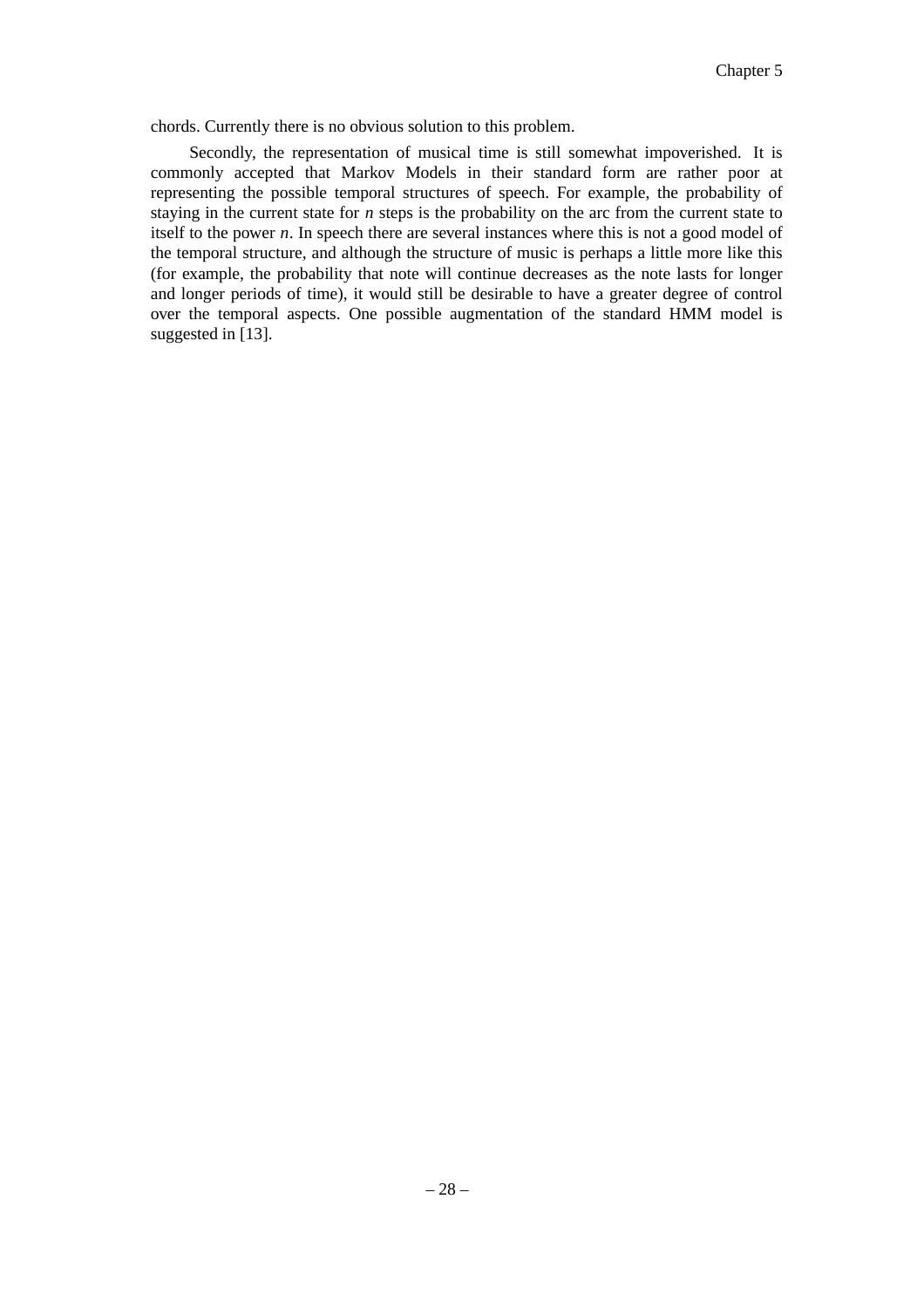## 6 Conclusions and Further Work

Progress has been made towards the low-level representation of incoming musical signals. The MFT provides an analysis tool with some opportunity to circumvent the problems caused by the Uncertainty Principle which affect work which assumes a fixed temporal/frequency window size. In combination with the techniques developed in [16] and the work described herein on beat estimation, it should be possible to extract sets of partials which will mainly correspond to the harmonics of notes. Work must now focus on the next higher levels of representation, and decisions must be made about an architecture which will allow knowledge of both high level and low-level musical structure to interact and provide adequate system performance. It would be unwise to preclude building useful deep knowledge of musical structures to the architecture of any neural network, since the learning algorithms available are limited in their power, and since there is not an arbitrarily large amount of training data available, nor the time in which to perform the training. Furthermore, there are many apparently simple functions which existing learning algorithms cannot learn if the problem is badly represented (for example the 'x divides y' decision problem [23]). Hence training should perhaps be best viewed as a tuning process. On the other hand, it would be equally unwise to make too many unrealistic assumptions about the structure of the music to be transcribed (as in [3] which relies upon the harmonic structure of piano notes), since this will lead to a system of too restricted a scope, and will avoid confronting many of the most important issues in music transcription.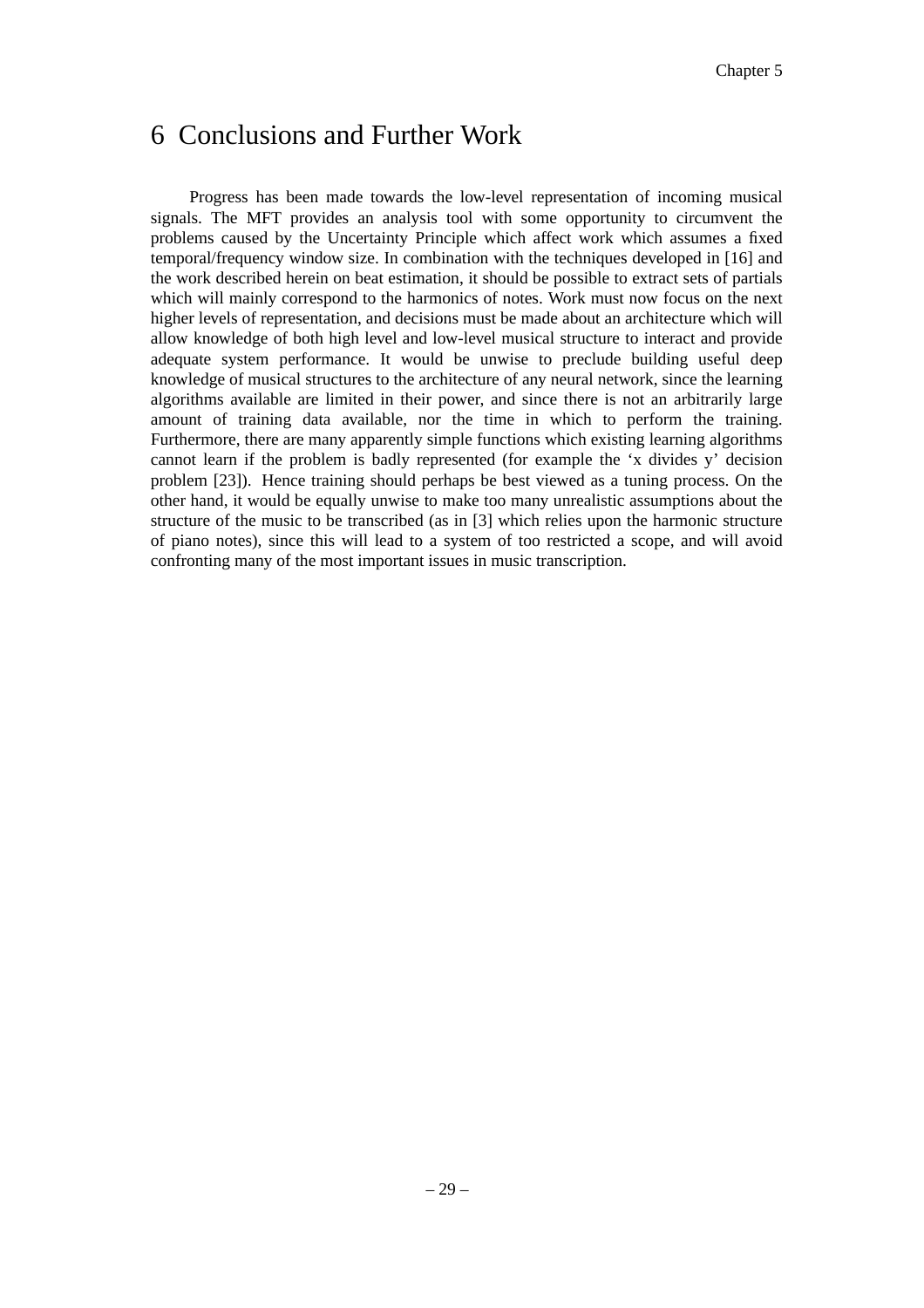#### **References**

- 1. M. BALABAN, "Music Structures: Interleaving the Temporal and Hierarchical Aspects in Music" in *Understanding Music with AI.*
- 2. G. J. BALZANO, "The Group-theoretic Description of 12-Fold and Microtonal Pitch Systems," *Computer Music Journal,* Vol. 4, No. 4, p. 66–84, Massachusetts Institute of Technology, Cambridge, Mass. (Winter 1980).
- 3. C. CHAFE, D. JAFFE, K. KASHIMA, B. MONT-REYNAUD, AND J. SMITH, "Techniques for Note Identification in Polyphonic Music," *Proceedings of the 1985 International Computer Music Conference* (1985).
- 4. D. COPE, "On Algorithmic Representation of Musical Style" in *Understanding Music with AI.*
- 5. R. B. DANNENBERG, "Music Representation Issues: A Position Paper," *Proceedings of the 1989 International Computer Music Conference,* Ohio State University, Columbus, Ohio (November 1989).
- 6. I. HOLST, *An ABC of Music,* Oxford University Press, Oxford (1963).
- 7. ISO/IEC JTC 1/SC 29/WG 11, *Final Text for ISO/IEC 11172-3, Information technology—Coding of moving pictures and associated audio for digital storage media at up to about 1,5 Mbit/s—Part 3: Audio,* ISO (May 1993).
- 8. H. KATAYOSE AND S. INOKUCHI, "The Kansei Music System," Computer Music Jour*nal,* Vol. 13, No. 4, Massachusetts Institute of Technology, Cambridge, Mass. (Winter 1989).
- 9. W. B. KUHN, "A Real-Time Pitch Recognition Algorithm for Musical Applications," *Computer Music Journal,* Vol. 14, No. 3, p. 60–71, Massachusetts Institute of Technology, Cambridge, Mass. (Fall 1990).
- 10. B. LADEN AND D. H. KEEFE, "The Representation of Pitch in a Neural Net Model of Chord Classification" in *Music and Connectionism.*
- 11. F. LERDAHL AND R. JACKENDOFF, *A Generative Theory of Tonal Music,* The MIT Press, Cambridge, Mass. (1983).
- 12. S. E. LEVINSON, "A Unified Theory of Composite Pattern Analysis for Automatic Speech Recognition," *?.*
- 13. S. E. LEVINSON, "Continuously Variable Duration Hidden Markov Models for Automatic Speech Recognition," *Computer Speech and Language,* No. 1, p. 29–45 (1986).
- 14. R. F. MOORE, *Elements of Computer Music,* Prentice Hall, Englewood Cliffs, New Jersey (1990).
- 15. L. T. NILES AND H. F. SILVERMAN, "Combining Hidden Markov Model and Neural Network Classifiers," *Proceedings of the 1990 International Conference on Acoustics, Speech and Signal Processing,* Volume 1: Speech Processing 1, IEEE Signal Processing Society (April 1990).
- 16. E. R. S. PEARSON, "The Multiresolution Fourier Transform and its Application to Polyphonic Audio Analysis," *PhD. Thesis,* University of Warwick, Coventry, England (September 1991).
- 17. D. E. RUMELHART AND J. L. MCCLELLAND, *Parallel Distributed Processing— Explorations in the Microstructure of Cognition,* MIT Press, Cambridge Mass. (1986).
- 18. H. SANO AND B. K. JENKINS, "A Neural Network Model for Pitch Perception" in *Music and Connectionism.*